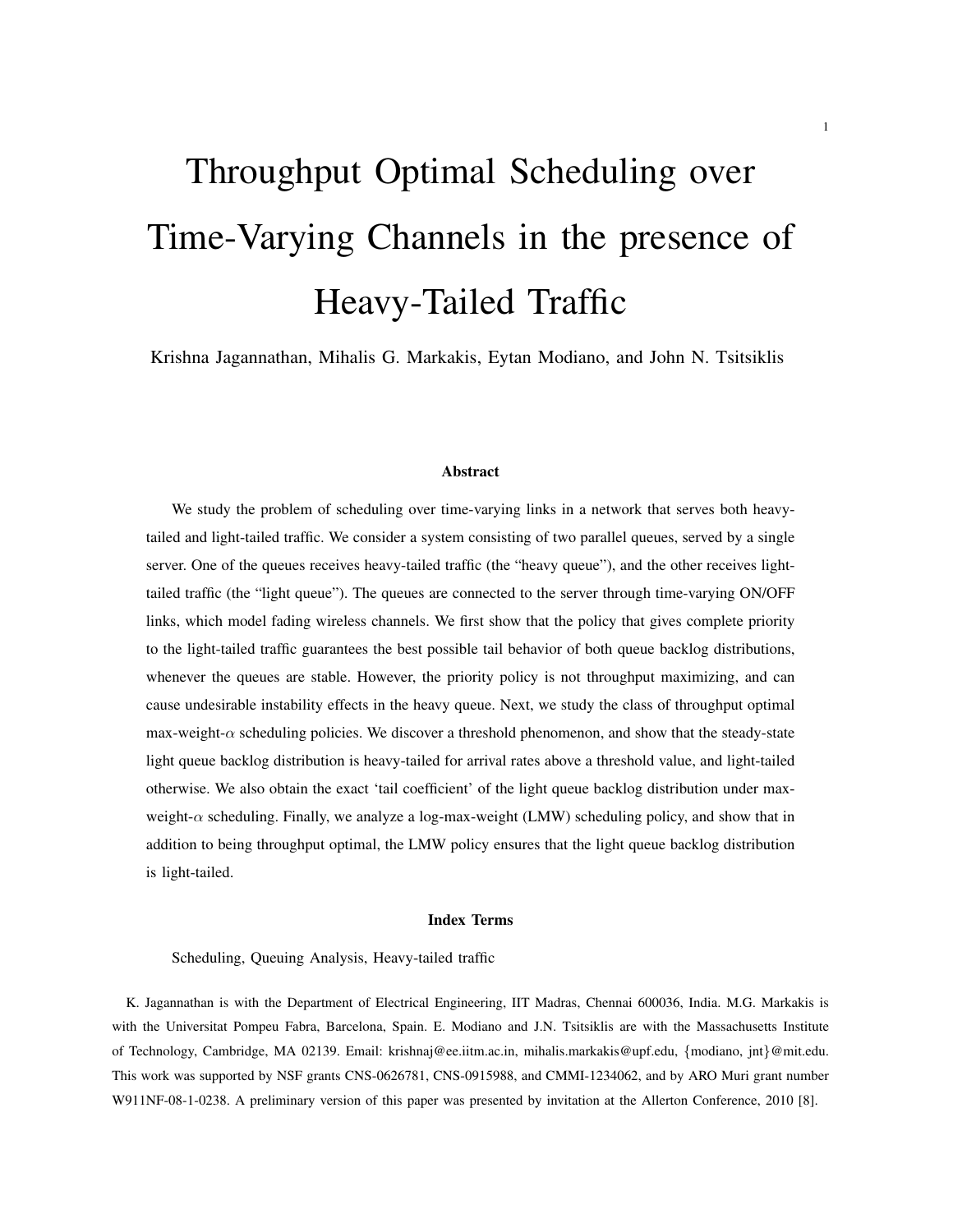## I. INTRODUCTION

Scheduling conflicting communication links is an important task that arises in a variety of settings, including wireless networks and high speed switches. There is a large literature on scheduling conflicting links in a constrained queueing network, and many of these papers are based on the maximum-weight scheduling framework proposed in [20], [21]. The importance of maximum-weight scheduling is due to its 'throughput optimality' property. That is, it can stably support the largest set of traffic rates that is supportable by a given queueing network. For this reason, the max-weight family of scheduling policies has received much attention in various networking contexts, including switches [13], satellites [16], wireless [17], and optical networks [2].

Although throughput is an important first-order performance metric, a more discerning metric is the delay experienced by the traffic flows. While the throughput optimality of max-weight scheduling and its variants have been well understood for a while, the delay properties of these scheduling policies are not as thoroughly understood. Average delay bounds, such as those in [10], [17] can be derived using Lyapunov drift techniques; however, these are quite loose in general.

Existing results on the delay performance of max-weight policies indicate that these policies tend to perform well when the competing traffic sources are, loosely speaking, symmetric and well-behaved. This is intuitively due to the tendency of max-weight policies to balance the queues, by assigning greater service rates to links that have larger queue backlogs. For example, [21] contains a strong sample path optimality result for queue backlogs under stochastically symmetric traffic to parallel queues, and which is generalized in [6]. Additionally, [15] derives order optimal delay bounds when the arrival rates are '*f*-balanced', and lie inside a scaled version of the stability region. Certain large deviations optimality results are also known [18], [19] for the class of max-weight policies when all the arrival processes are sufficiently well-behaved and light-tailed.

On the other hand, the traffic flows encountered in practice tend to be highly asymmetric, exhibiting wide range of variability or burstiness [11]. In this paper, we analyze the delay performance of generalized max-weight policies, when the competing traffic sources are highly asymmetric. We study a system consisting of two parallel queues, served by a single server. One of the queues is fed by a highly bursty arrival process, which is modeled as being heavy-tailed. The other queue is fed by a light-tailed arrival process. We refer to these queues as the 'heavy' and 'light' queues, respectively. The performance metric we focus on in the present paper is the tail behavior of the steady-state queue backlog distributions. This tail behavior essentially captures the probability of a large delay event occurring in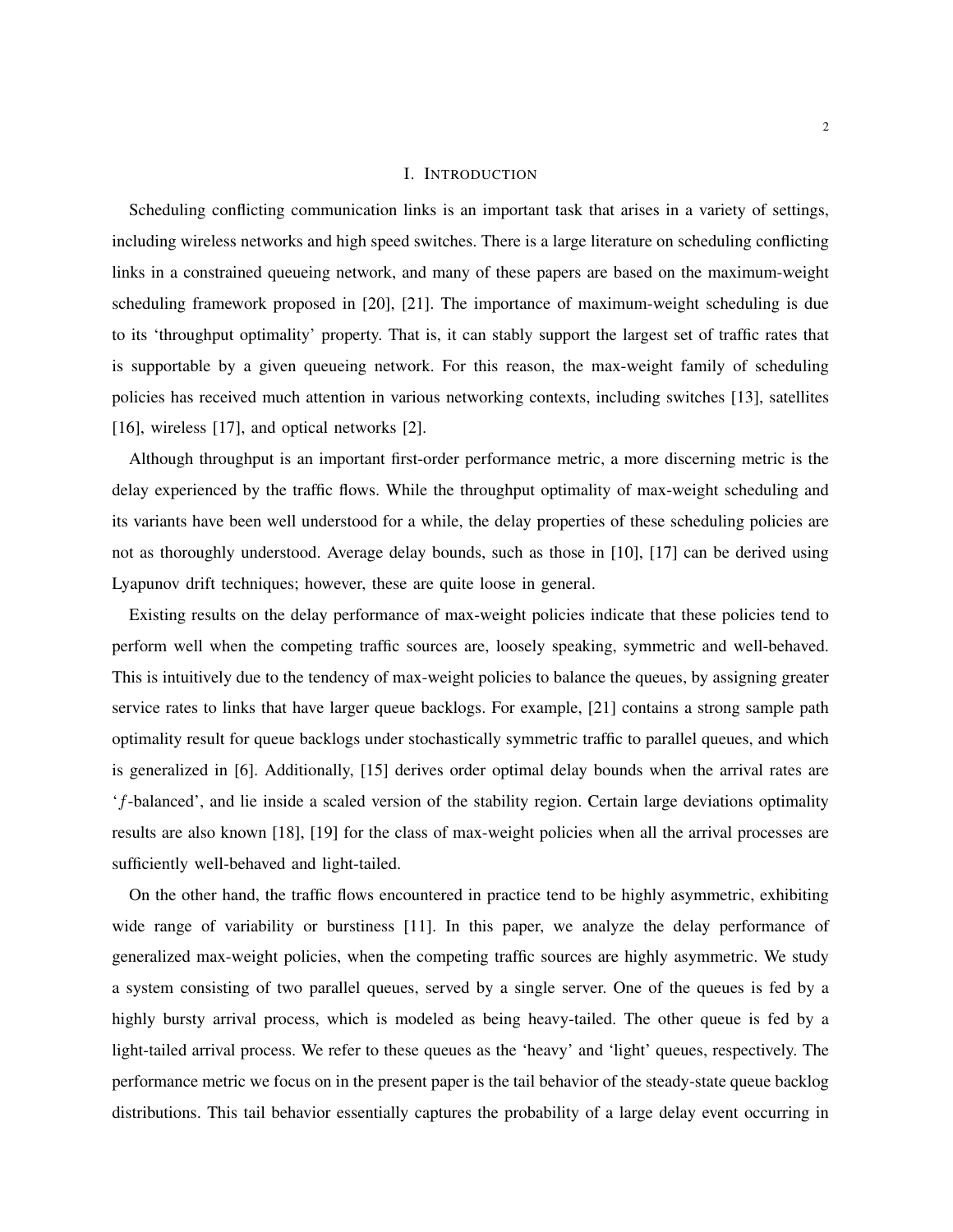the queueing system.

To our knowledge, [12] was the first paper to study the performance of the max-weight family of scheduling policies, when heavy-tailed and light-tailed traffic compete for service. Specifically, it was shown in [12] that when the heavy-tailed traffic has an infinite variance, the light-tailed traffic experiences an infinite expected delay under max-weight scheduling, due to competition from the heavytailed traffic. The authors also studied a more general max-weight-*α* policy, wherein by increasing the preference afforded to the light queue, it is possible to make the expected delay of the light-tailed traffic finite. In a subsequent paper [9], we obtained an exact asymptotic characterization of the steadystate queue-backlog distributions under generalized max-weight policies, for a fairly general class of heavy-tailed distributions. Our results in [9] show that the light-tailed traffic always suffers a heavytailed backlog under max-weight-*α* scheduling, although the 'tail coefficient' can be influenced by appropriately adjusting the  $\alpha$  parameters in the policy.

In [9], we assume that the queues are reliably connected to the server. In the present paper, we introduce channel variability into the model, and assume that the queues are connected to the server through time-varying ON/OFF links (Fig. 1). This can be viewed as a rudimentary model of a wireless uplink/downlink scenario, with two nodes communicating with a base station through fading channels. In this setup with time-varying ON/OFF links, we discover a *threshold phenomenon* with respect to the arrival rate of the light-tailed traffic, which essentially governs the queue backlog distribution faced by the light-tailed traffic. Under max-weight-*α* scheduling, we show that the light queue backlog distribution is light-tailed if the arrival rate to the light queue is below a certain threshold value, and heavy-tailed if the arrival rate is above the threshold value. This is in contrast with the case of reliable channels [9], where the light-tailed traffic faces heavy-tailed queue backlog for all positive arrival rates. Further, when the arrival rate is above the threshold value, we obtain the exact tail coefficient of the queue backlog distributions, which helps us identify all the bounded moments of the queue backlogs. This threshold behavior is intuitively due to the fact that the light-tailed traffic can always be served whenever the link serving the heavy-tailed queue is OFF, and is therefore guaranteed a minimum service rate independent of the behavior of the heavy queue.

The simplest way to guarantee a good tail behavior for the light queue distribution is to give the light queue complete priority over the heavy queue, so that it does not have to compete with the heavy queue for service. However, giving priority to the light queue has an important shortcoming – it is not a throughput optimal scheduling policy for the system. Indeed, we characterize the loss in throughput, and point out that giving complete priority to the light queue can cause undesirable instability effects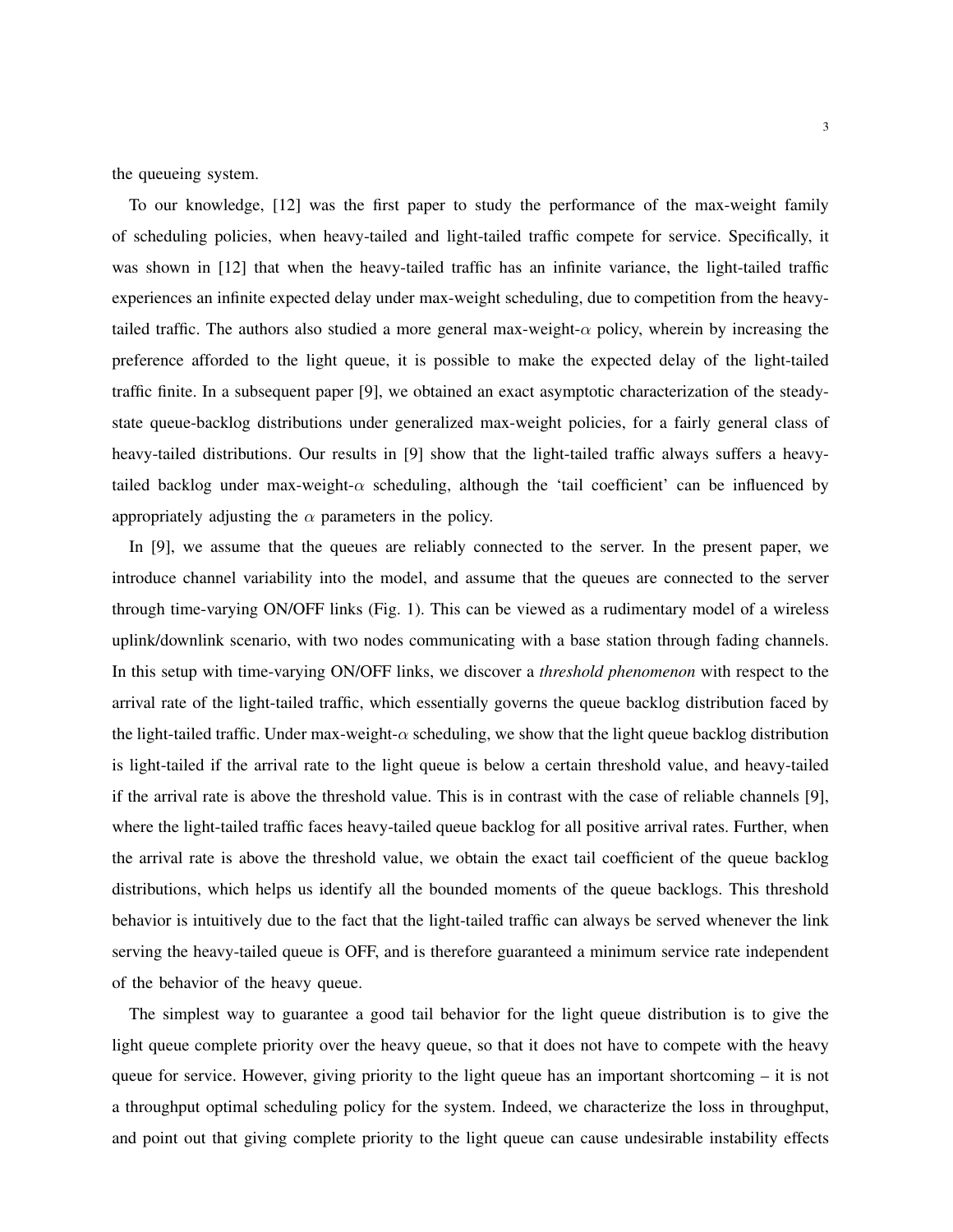

Fig. 1. A system of two parallel queues, with one of them fed with heavy-tailed traffic. The channels connecting the queues to the server are unreliable ON/OFF links.

in the heavy queue.

Thus on the one hand, the throughput optimal max-weight- $\alpha$  scheduling policy can lead to heavytailed asymptotics for the light queue. On the other hand, giving priority to the light queue leads to good tail behavior for the light queue, but is not throughput optimal. As a compromise, we study a log-max-weight (LMW) scheduling policy, which gives significantly more importance to the light queue compared to max-weight-*α* scheduling. We show that the LMW policy has both desirable attributes – namely, it is throughput optimal, and ensures good tail behavior for the light queue distribution.

The remainder of this paper is organized as follows. In Section II, we introduce the system model and the requisite technical preliminaries. In Section III, we study priority scheduling. Section IV deals with queue backlog behavior under max-weight-*α* scheduling. In Section V, we analyze the queue backlog behavior under log-max-weight scheduling. Section VI concludes the paper.

## II. SYSTEM DESCRIPTION AND PRELIMINARIES

In this section, we describe the system model, and specify our assumptions about the traffic statistics. Our system consists of two parallel queues, *H* and *L*, served by a single server, as depicted in Fig. 1. Time is slotted, and stochastic arrivals of packet bursts occur to each queue in each slot. The server is capable of serving one packet per time slot, from only one of the queues according to a scheduling policy. Let  $H(t)$  and  $L(t)$  denote the number of packets that arrive at the end of slot  $t$ , to  $H$  and  $L$ respectively. Although we postpone the precise assumptions on the traffic statistics to Section II-B, let us loosely say that the input  $L(t)$  is light-tailed, and  $H(t)$  is heavy-tailed. We will refer to the queues *H* and *L* as the heavy and light queues, respectively.

The queues are connected to the server through time-varying links. Let  $S_H(t) \in \{0,1\}$  and  $S_L(t) \in$ *{*0*,* 1*}* respectively denote the states of the channels connecting the *H* and *L* queues to the server. When a channel is in state 0, it is OFF, and no packets can be served from the corresponding queue in that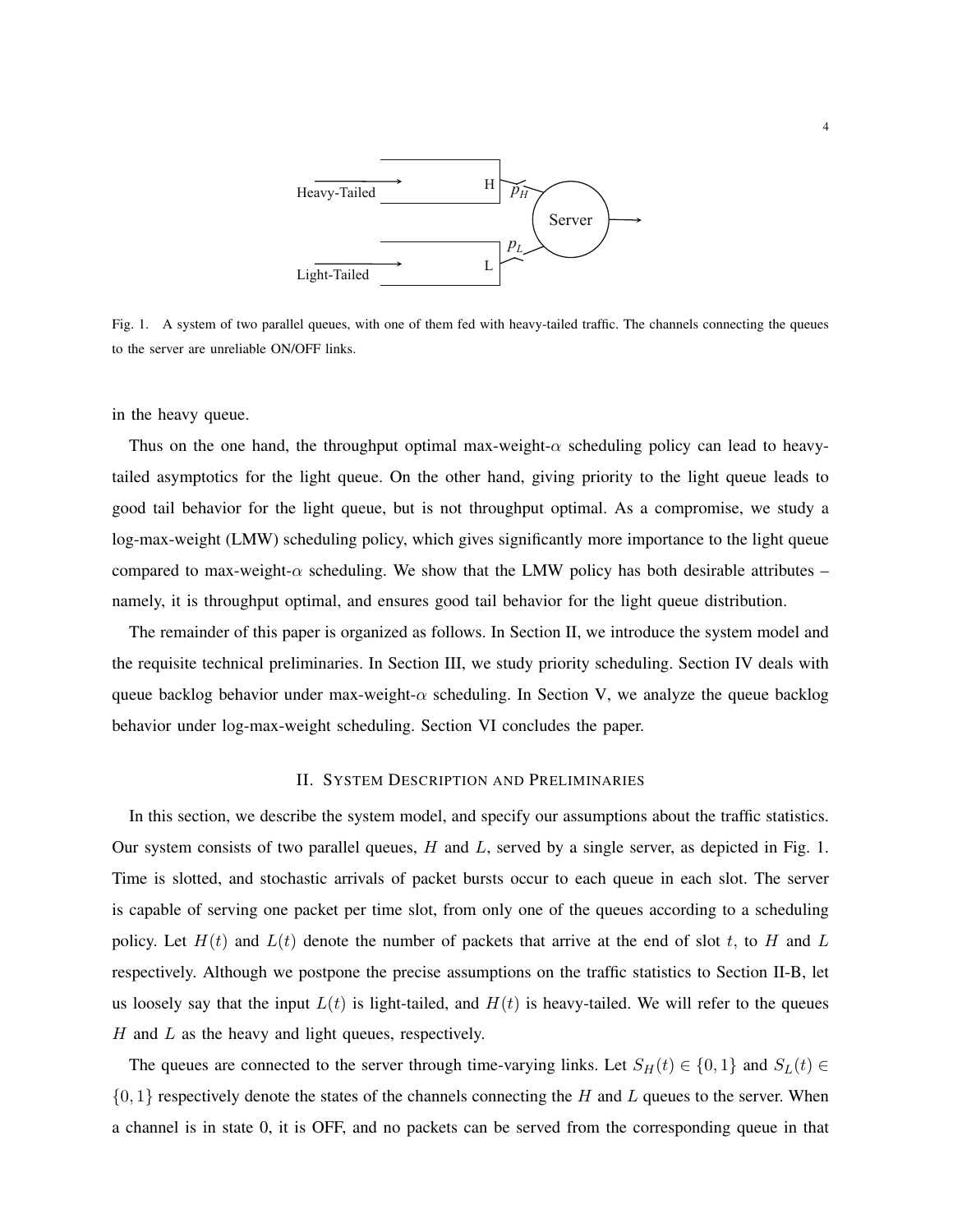slot. When a channel is in state 1, it is ON, and a packet can be served from the corresponding queue if the server is assigned to that queue. This channel model can be used to represent fading wireless links in a two-user up-link or down-link system. We assume that the scheduler can observe the current channel states as well as the queue lengths before making a scheduling decision in a slot.

The channel processes  $S_H(t)$  and  $S_L(t)$  are independent of each other, and independent of the arrival processes. We assume that  $S_H(t)$  and  $S_L(t)$  are i.i.d. from slot to slot, distributed according to Bernoulli processes with positive means  $p_H$  and  $p_L$  respectively. That is,  $\mathbb{P}\{S_i(\cdot) = 1\} = p_i$ ,  $i \in \{H, L\}$ . We say that a particular time slot *t* is *exclusive* to *H*, if  $S_H(t) = 1$  and  $S_L(t) = 0$ , and similarly for *L*.

Before we specify the precise assumptions on the arrival processes, we pause to make some relevant definitions.

## *A. Heavy-tailed and light-tailed random variables*

*Definition 1:* A non-negative random variable *X* is said to be *light-tailed* if there exists  $\theta > 0$  for which  $\mathbb{E}[\exp(\theta X)] < \infty$ . A random variable is *heavy-tailed* if it is not light-tailed.

In other words, a light-tailed random variable is one that has a well defined moment generating function in a neighborhood of the origin. The complementary distribution function of a light-tailed random variable decays at least exponentially fast. Heavy-tailed random variables are those that have complementary distribution functions that decay slower than any exponential. We now define the tail coefficient of a random variable.

*Definition 2:* The *tail coefficient* of a random variable *X* is defined by

$$
C_X = \sup\{c \ge 0 \mid \mathbb{E}[X^c] < \infty\}.
$$

In words, the tail coefficient is the threshold where the power moment of a random variable starts to blow up. Note that the tail coefficient of a light-tailed random variable is infinite. On the other hand, the tail coefficient of a heavy-tailed random variable may be infinite (e.g., log-normal) or finite (e.g., Pareto). In this paper, we restrict our attention to the class of heavy-tailed random variables that have a finite tail coefficient.

We now state the precise assumptions on the arrival processes.

#### *B. Assumptions on the arrival processes*

- 1) The arrival processes  $H(t)$  and  $L(t)$  are independent of each other.
- 2)  $H(t)$  is independent and identically distributed (i.i.d.) from slot-to-slot.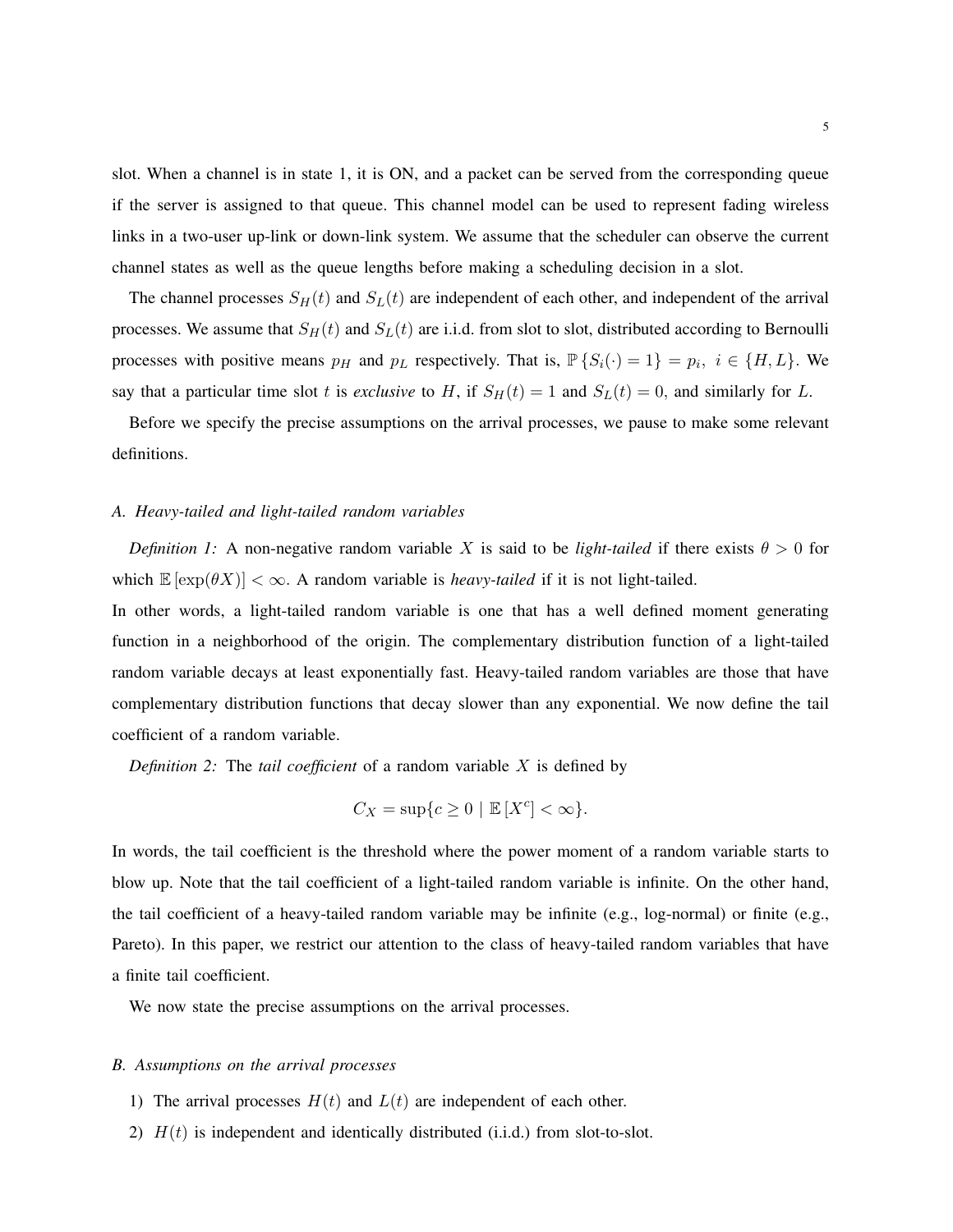- 3)  $L(t)$  is i.i.d. from slot-to-slot.
- 4)  $L(\cdot)$  is light-tailed with  $\mathbb{E}[L(t)] = \lambda_L$ .
- 5)  $H(\cdot)$  is heavy-tailed with tail coefficient  $C_H$  (1 <  $C_H$  <  $\infty$ ), and  $\mathbb{E}[H(t)] = \lambda_H$ .

The conditions for a rate pair  $(\lambda_H, \lambda_L)$  to be stably<sup>1</sup> supportable in this system are well known. Specifically, it follows from the results in [21] that the rate region of the system is given by

$$
\Lambda = \{ (\lambda_H, \lambda_L) \mid 0 \le \lambda_L < p_L, \ 0 \le \lambda_H < p_H, \ \lambda_H + \lambda_L < p_H + p_L - p_H p_L \} \,. \tag{1}
$$

Thus, the rate region is pentagonal, with its boundary indicated by the solid line in Fig. 2.

Let  $q_H(t)$  and  $q_L(t)$ , respectively, denote the number of packets in *H* and *L* at the beginning of slot  $t$ , under a particular scheduling policy, and let  $q<sub>H</sub>$  and  $q<sub>L</sub>$  denote the corresponding steady-state queue backlogs when they exist. Our aim is to characterize the distributions of *q<sup>H</sup>* and *q<sup>L</sup>* under various scheduling policies.

## III. PRIORITY POLICIES

In this section, we study two extremal scheduling policies, namely, priority for *L* and priority for *H*. Our analysis helps us arrive at the conclusion that the tail of the heavy queue is inevitably heavy-tailed under any scheduling policy.

# *A. Priority for the heavy-tailed traffic*

Under priority for *H*, the heavy queue receives service whenever it is non-empty and connected to the server. Queue *L* receives service during its exclusive slots, and when both queues are connected, but *H* is empty. It should be intuitively clear at the outset that this policy is bound to have an undesirable impact on the light queue. The reason we analyze this policy is that it gives us a best case scenario for the heavy queue. The following result shows that the heavy queue backlog distribution is one order heavier than its input distribution under this policy.

*Proposition 1:* Under priority for *H*, the steady-state queue backlog distribution of the heavy queue is a heavy-tailed random variable with tail coefficient equal to  $C_H - 1$ . That is, for every  $\epsilon > 0$ , we have

$$
\mathbb{E}\left[q_H^{C_H-1-\epsilon}\right]<\infty,
$$
\n(2)

and

$$
\mathbb{E}\left[q_H^{C_H-1+\epsilon}\right] = \infty. \tag{3}
$$

<sup>1</sup>The notion of stability we use is the positive recurrence of the system backlog Markov chain.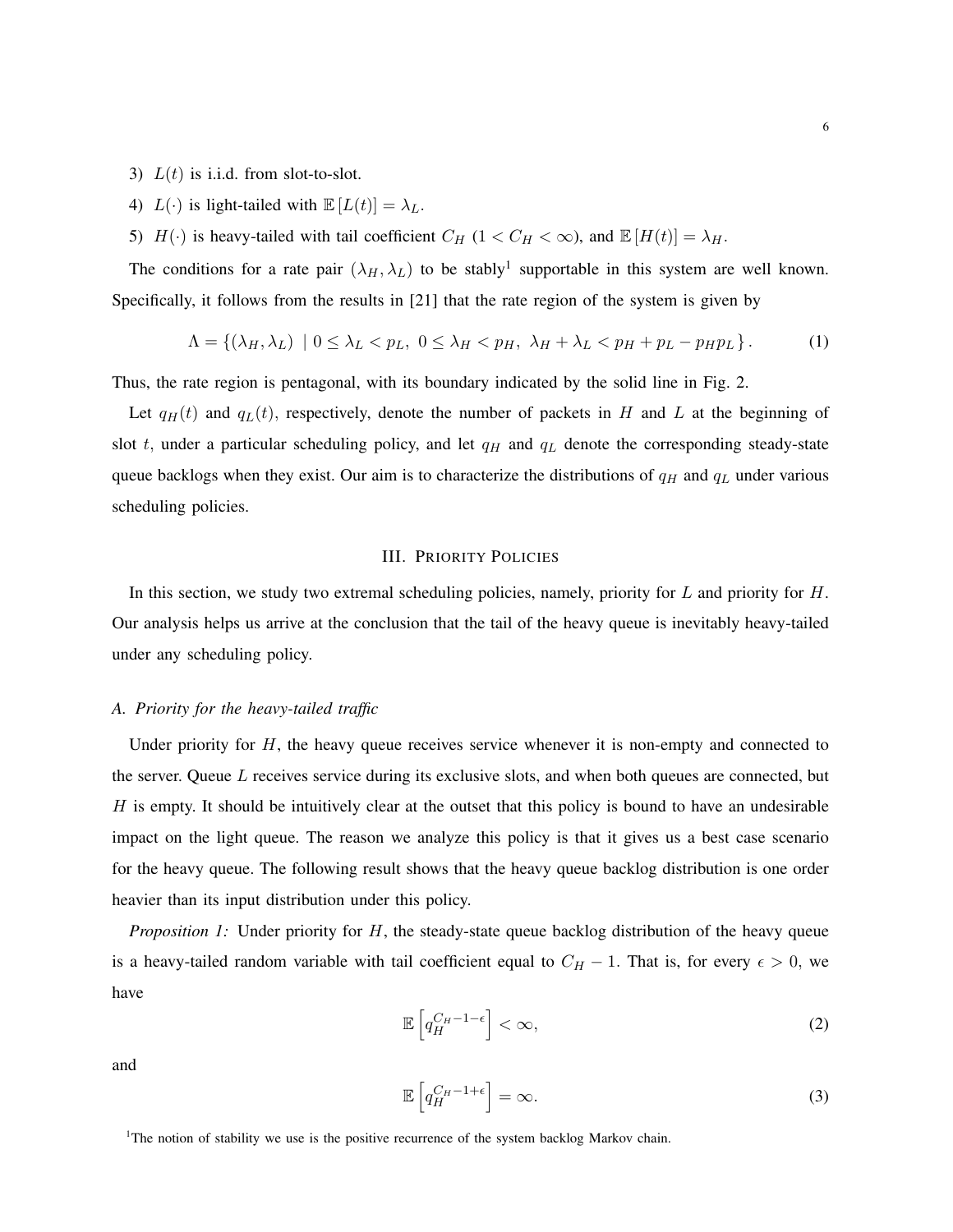

Fig. 2. The rate region of the system is shown in solid line, and the set of stabilizable rates under priority for *L* is the region under the dashed line.

*Proof:* We first note that under priority for *H,* the heavy queue behaves like a discrete time G/M/1 system. For such a queue, the upper bound (2) is easily obtained using a drift argument for the Lyapunov function  $V(q_H(t)) = q_H(t)^{C_H - \epsilon}$ . To obtain the lower bound (3), let us define  $\tilde{H}$  as a fictitious heavy queue, which is fed by the same input sample path as the original queue  $H$ . However,  $H$  is always connected to the server, and receives service in every slot. Notice now that *q<sup>H</sup>* stochastically dominates *q*<sub>*H*</sub><sup>*n*</sup>. It is therefore sufficient to show that  $\mathbb{E} \left[ q_H^{C_H-1+\epsilon} \right]$  $\tilde{H}$  $\vert = \infty$ , and this can be accomplished by following  $[9,$  Theorem 1].

Since priority for *H* affords the most favorable treatment to the heavy queue, it follows that the tail behavior of *H* can be no better than the above under *any* policy.

*Proposition 2:* Under any scheduling policy,  $q_H$  is heavy-tailed with tail coefficient at most  $C_H - 1$ . That is, Equation (3) holds for *all* scheduling policies.

## *B. Priority for the light-tailed traffic*

Under priority for *L,* the light queue is served whenever its channel is ON, and *L* is non-empty. The heavy queue is served during the exclusive slots of *H*, and in the slots when both channels are ON, but *L* is empty. This policy ensures that the light queue does not have to compete with the heavy queue for service, and guarantees the lowest possible light queue backlog among all policies. However, we show that this policy is not throughput optimal, and that it fails to stabilize the heavy queue for some arrival rates within the rate region in (1). The following theorem characterizes the behavior of both queues under priority for *L*.

*Theorem 1:* The following statements hold under priority scheduling for the light queue.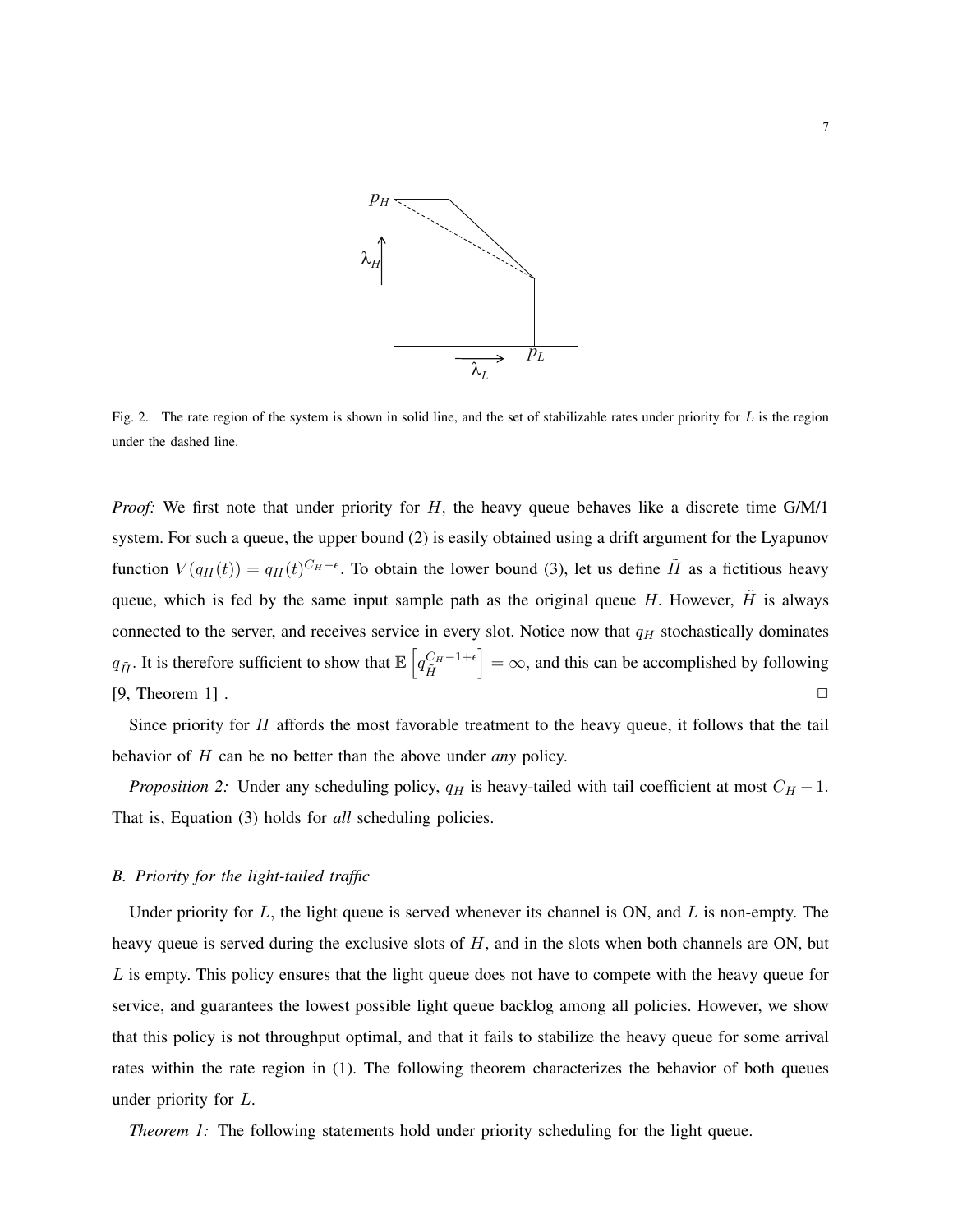- (i) If  $\lambda_H > p_H(1 \lambda_L)$ , the heavy queue is *unstable*, and no steady-state exists.
- (ii) If  $\lambda_H$  <  $p_H(1 \lambda_L)$ , the heavy queue is stable, and its steady-state backlog  $q_H$  is heavy-tailed with tail coefficient  $C_H - 1$ .
- (iii)  $q_L$  is light-tailed and satisfies the LDP

$$
\lim_{b \to \infty} -\frac{1}{b} \log \mathbb{P} \{ q_L > b \} = I_L,
$$

where  $I_L$  is the *intrinsic exponent* of the light queue given by

$$
I_L = \sup \left\{ \theta \mid \Lambda_L(\theta) - \log \left( 1 - p_L + p_L e^{\theta} \right) < 0 \right\},\tag{4}
$$

and  $\Lambda_L(\theta) = \log \mathbb{E}\left[e^{\theta L(1)}\right]$  is the log moment generating function of  $L(\cdot)$ .

In Figure 2, the line  $\lambda_H = p_H(1 - \lambda_L)$  is shown using a dashed segment. The above theorem asserts that *H* is stable under priority for *L* only in the trapezoidal region under the dashed line, while the rate region of the system is clearly larger. Therefore, priority for *L* is *not* throughput optimal in this setting. To summarize, priority for *L* can lead to instability of the heavy queue, but for all arrival rates that it *can* stabilize, the asymptotic behavior of both queues is as good as it can possibly be. Let us now prove the above theorem.

*Proof:* First, we note that the light queue behaves like a discrete time G/M/1 queue under priority, since the service time for each packet is geometrically distributed with mean  $1/p<sub>L</sub>$ . Thus,  $q<sub>L</sub>$  is light-tailed, and satisfies the same LDP as a G/M/1 queue. Statement (iii) therefore follows from classical large deviation results [5, Theorem 1.4].

Let us now prove statement (i) of the theorem. Under priority for *L*, denote by  $\hat{D}_H(t) \in \{0,1\}$ the indicator of a service opportunity afforded to the heavy queue in slot *t*. Thus,  $\hat{D}_H(t) = 1$  if *H* is ON and the server is assigned to *H* during slot *t*, and zero otherwise. Note that  $\hat{D}_H(t) = 1$  does not necessarily imply a departure from the heavy queue in that slot, since *H* could be empty. We will compute the long term average rate of service opportunities given to *H* under priority for *L*, defined  $as<sup>2</sup>$ 

$$
\lim_{T \to \infty} \frac{1}{T} \sum_{t=1}^{T} \hat{D}_H(t).
$$

Since the light queue behaves as a G/M/1 queue, the intervals between successive commencements of busy periods of *L* are renewal intervals. Let us denote by *X<sup>L</sup>* a random variable representing the length of a renewal interval. Also denote by  $\overline{B}$  and  $\overline{I}$ , respectively, the average length of a busy and idle period of *L*. The average length of a renewal interval is therefore  $\mathbb{E}[X_L] = \overline{B} + \overline{I}$ . Consider now

 $2$ We will see momentarily that this limit exists almost surely.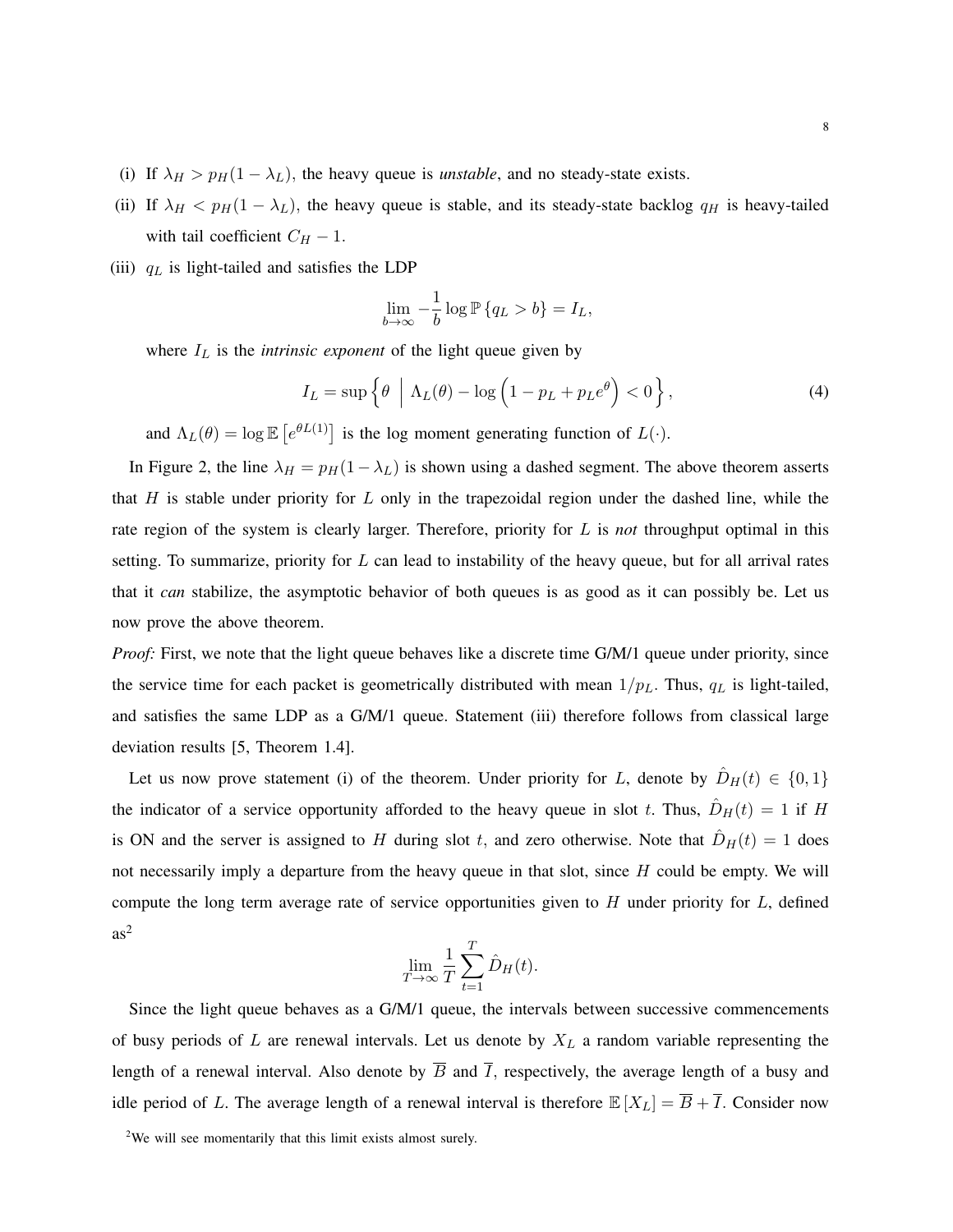the total number of service opportunities  $\hat{d}_H(i)$  given to *H* during the *i*th renewal interval. Thus,  $\hat{d}_H(i)$ equals the number of exclusive slots of *H* during the renewal interval, plus the number of slots when both channels are ON and *L* is empty (the idle time). We can then consider  $\hat{d}_H(i)$  as a renewal reward function, and invoke the renewal reward theorem [4] to write (almost surely)

$$
\lim_{T \to \infty} \frac{1}{T} \sum_{t=1}^{T} \hat{D}_H(t) = \frac{\mathbb{E} \left[ \hat{d}_H(i) \right]}{\overline{B} + \overline{I}}.
$$

Let us now compute  $\mathbb{E}\left[\hat{d}_H(i)\right]$ . First, the average number of exclusive slots of *H* during a renewal interval is given by  $p_H(1 - p_L)(\overline{B} + \overline{I})$ . Second, the average number of slots when both channels are ON, and L is empty is given by  $\overline{I} p_H p_L$ . Therefore,  $\mathbb{E} \left[ \hat{d}_H(i) \right] = p_H (1 - p_L) (\overline{B} + \overline{I}) + \overline{I} p_H p_L$ . Substituting this in the reward theorem, we get

$$
\lim_{T \to \infty} \frac{1}{T} \sum_{t=1}^{T} \hat{D}_H(t) = p_H(1 - p_L) + p_H p_L \frac{\overline{I}}{\overline{B} + \overline{I}}.
$$
\n(5)

In the above, note that  $\frac{I}{B+I}$  is the fraction of time that the light queue is idle. Also, by applying Little's law to the server at the light queue, we find that the fraction of time the light queue is busy should equal  $\frac{\lambda_L}{p_L}$ , which is the load on the light queue. Therefore,

$$
\frac{I}{\overline{B}+\overline{I}}=1-\frac{\lambda_L}{p_L}
$$

Substituting in (5),

$$
\lim_{T \to \infty} \frac{1}{T} \sum_{t=1}^{T} \hat{D}_H(t) = p_H(1 - p_L) + p_H p_L \left(1 - \frac{\lambda_L}{p_L}\right) = p_H(1 - \lambda_L). \tag{6}
$$

*.*

Thus, the average rate of service opportunities for *H* almost surely equals  $p_H(1 - \lambda_L)$ . If  $\lambda_H >$  $p_H(1-\lambda_L)$ , then the average service rate given to the heavy queue is dominated by the average arrival rate, leading to the instability of *H*. This proves statement (i).

Finally, to prove statement (ii), we can use a direct Lyapunov approach as shown in [7, Theorem 5.1]. Alternatively, we could invoke [3, Theorem 1] on the heavy queue in isolation, after verifying that the requisite conditions are met.

The special case in which the queues are always connected to the server, i.e.,  $p_H = p_L = 1$ , is interesting. In this case, the set of arrival rates stabilizable under priority for *L* coincides with the stability region of the system, which is given by

$$
\{(\lambda_H, \lambda_L) \mid \lambda_H + \lambda_L < 1\}.
$$

Therefore, when the queues are reliably connected to the server, priority scheduling for the light-tailed traffic is throughput optimal, and also ensures the best possible tail behavior for both queues.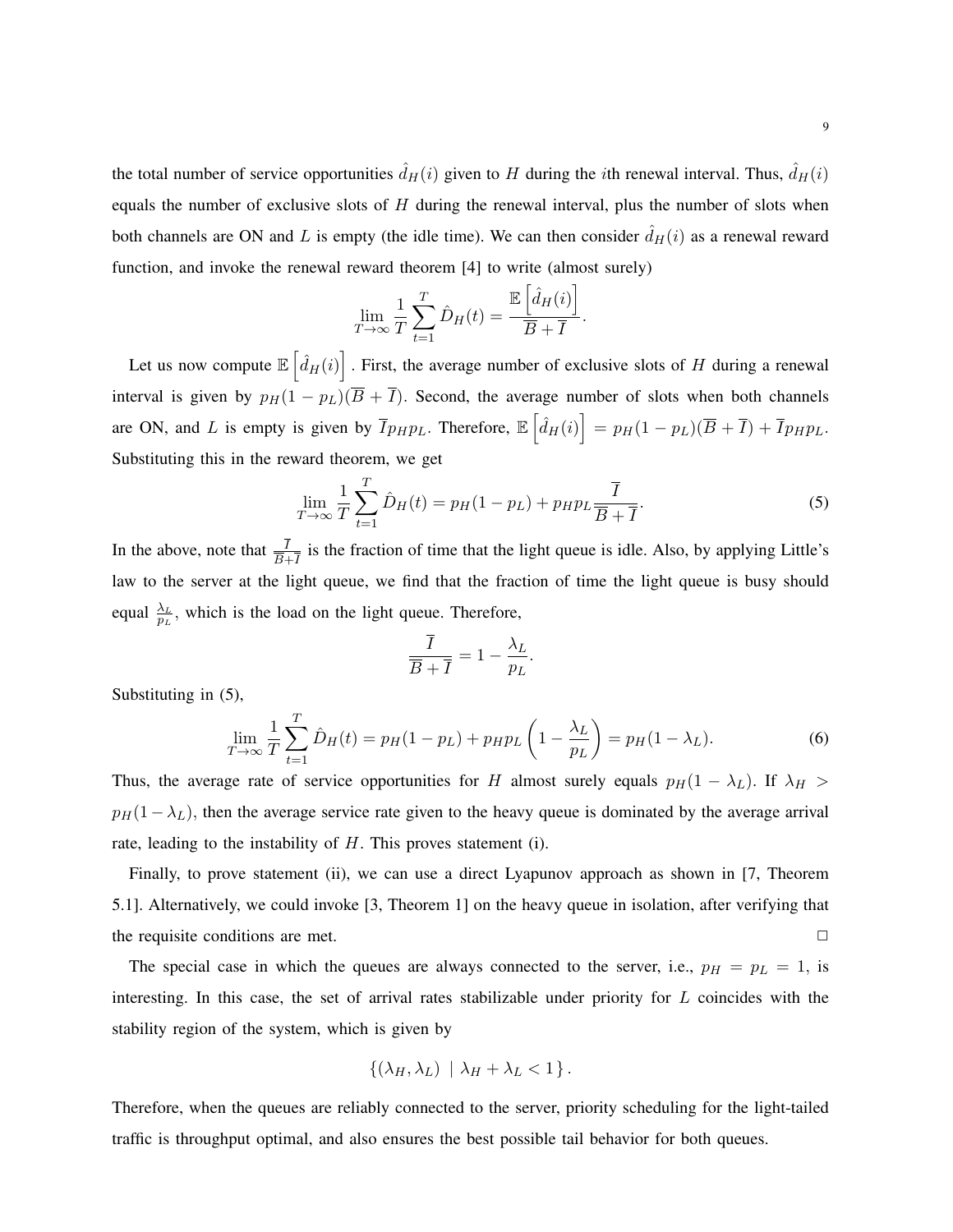## IV. MAX-WEIGHT-*α* SCHEDULING

In this section, we analyze the tail behavior of the light queue distribution under max-weight-*α* scheduling. For fixed parameters  $\alpha_H > 0$  and  $\alpha_L > 0$ , the max-weight- $\alpha$  policy operates as follows. During each slot *t,* compare

$$
q_L(t)^{\alpha_L} S_L(t) \geq q_H(t)^{\alpha_H} S_H(t),
$$

and serve one packet from a queue that wins the comparison. Ties are broken in favor of the light queue. Note that  $\alpha_L = \alpha_H$  corresponds to the usual max-weight policy, which serves the longest connected queue in each slot. The case  $\alpha_L/\alpha_H > 1$  corresponds to emphasizing the light queue over the heavy queue, and vice-versa.

It can be shown using standard Lyapunov arguments that max-weight-*α* scheduling is throughput optimal for all  $\alpha_H > 0$  and  $\alpha_L > 0$ . That is, it can stably support all arrival rates within the rate region (1). This throughput optimality result follows, for example, from [3, Theorem 1].

We show that under max-weight-*α* scheduling, the tail behavior of the steady-state light queue backlog distribution is strongly dependent on  $\lambda_L$ , the arrival rate to the light queue. Specifically, we show that  $q_L$  is light-tailed when  $\lambda_L$  is below a threshold value, and heavy-tailed with a finite tail coefficient for *λ<sup>L</sup>* above the threshold value.

The following result shows that the light queue distribution is light-tailed under any 'reasonable' policy, as long as the rate  $\lambda_L$  is smaller than a threshold value.

*Proposition 3:* Suppose that  $\lambda_L < p_L(1 - p_H)$ . Then  $q_L$  is light-tailed under *any* policy that serves *L* during its exclusive slots.

*Proof:* The proof is straightforward once we note that the exclusive slots of *L* occur independently during each slot with probability  $p_L(1 - p_H)$ . Indeed, consider the *L* queue under a policy that serves *L only* during its exclusive slots. Under this policy, the *L* queue behaves like a G/M/1 queue with lighttailed inputs at rate  $\lambda_L$ , and service rate  $p_L(1 - p_H)$ . It can be shown using standard large deviation arguments [5, Theorem 1.4] that *q<sup>L</sup>* is light-tailed under the policy that serves *L* only during its exclusive slots. It follows, using a stochastic dominance argument that *q<sup>L</sup>* is light-tailed under any policy that serves *L* during its exclusive slots.  $\Box$ 

The above proposition implies that for  $\lambda_L < p_L(1 - p_H)$ , the light queue distribution is light-tailed under max-weight- $\alpha$  scheduling. The region  $\lambda_L < p_L(1 - p_H)$  is shown unshaded in Fig. 3. Thus,  $q_L$ is light-tailed under max-weight- $\alpha$  scheduling for arrival rates in the unshaded region.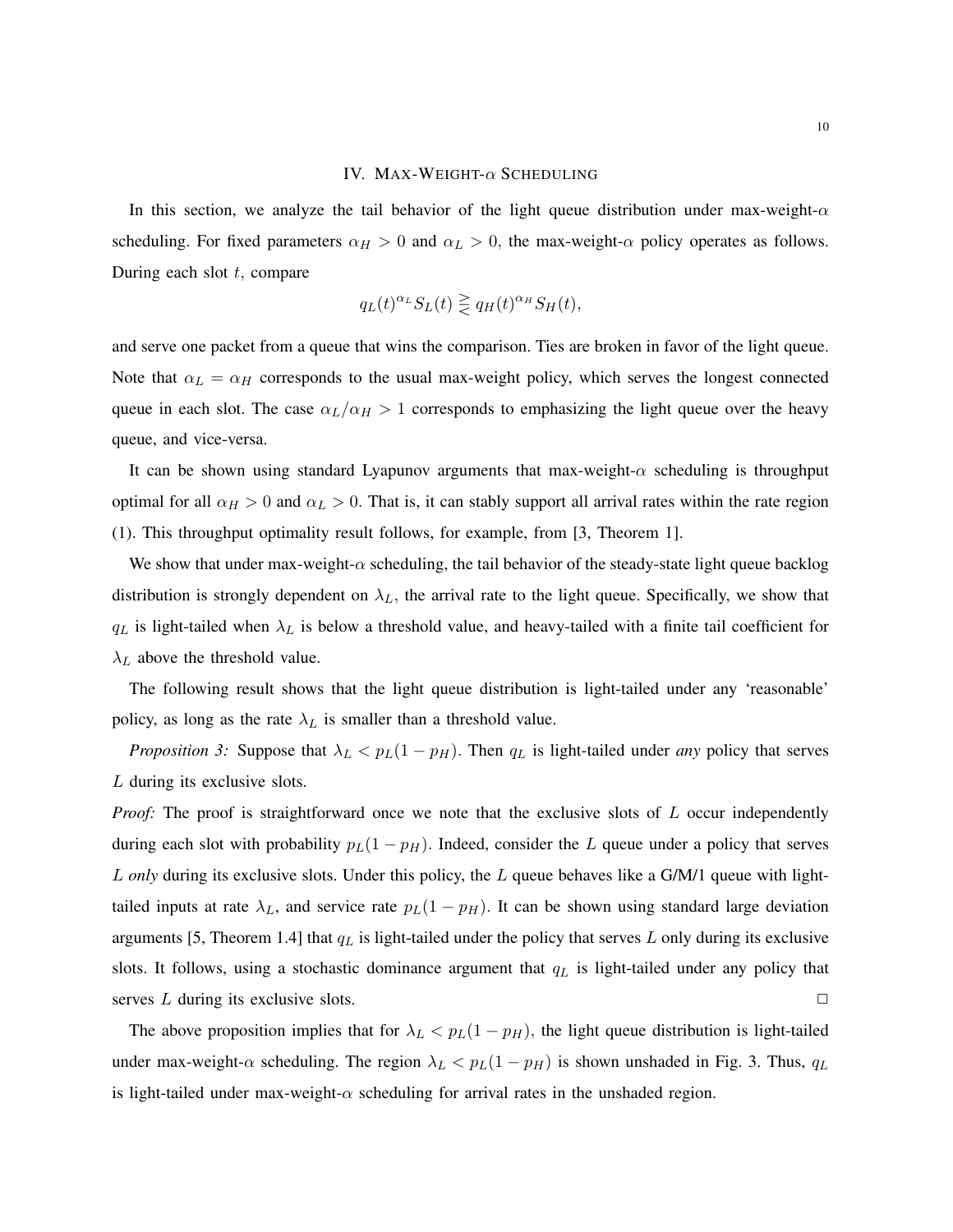

Fig. 3. Under max-weight-*α* scheduling, *q<sup>L</sup>* is light-tailed for arrival rates in the unshaded region, and heavy-tailed in the shaded region.

In the remainder of this section, we investigate the tail behavior of the light queue under maxweight- $\alpha$  scheduling when the arrival rate is above the threshold, i.e., for  $\lambda_L > p_L(1 - p_H)$ . In this case, the light queue receives traffic at a higher rate than can be supported by the exclusive slots of *L* alone. Therefore, the light queue has to compete for service with the heavy queue during the slots that both channels are ON. Since the heavy queue can be very large with substantially high probability, it seems intuitively reasonable that the light queue will suffer from this competition, and also take on a heavy-tailed behavior. This intuition is indeed correct, although proving the result takes some effort.

We prove that the light queue distribution is heavy-tailed when  $\lambda_L > p_L(1 - p_H)$  for all values of the scheduling parameters  $\alpha_L$  and  $\alpha_H$ . We also obtain the exact tail coefficient of the light queue distribution for 'plain' max-weight scheduling ( $\alpha_L/\alpha_H = 1$ ), and for the regime where the light queue is given more importance  $(\alpha_L/\alpha_H > 1)$ .

#### *A. Max-weight scheduling*

Let us first characterize the tail coefficient of the steady-state light queue backlog under the maxweight policy, which serves the longest connected queue in each slot. Since *q<sup>L</sup>* is light-tailed for  $\lambda_L$  *< p*<sub>*L*</sub>(1 *− p<sub>H</sub>*) according to Proposition 3, we will focus on the case  $\lambda_L$  > *p*<sub>*L*</sub>(1 *− p<sub>H</sub>*)*.* 

*Theorem 2:* Suppose that  $\lambda_L > p_L(1 - p_H)$ . Then, under max-weight scheduling,  $q_L$  is heavy-tailed with tail coefficient  $C_H - 1$ .

In terms of Fig. 3, the theorem asserts that  $q<sub>L</sub>$  is heavy-tailed with tail coefficient  $C_H - 1$  for all arrival rates in the shaded region. Proving the above result involves showing (i) an upper bound:  $\mathbb{E}\left[q_H^{C_H-1-\epsilon}\right]<\infty$ , and (ii) a lower bound:  $\mathbb{E}\left[q_H^{C_H-1+\epsilon}\right]=\infty$ , for any  $\epsilon>0$ . We deal with each part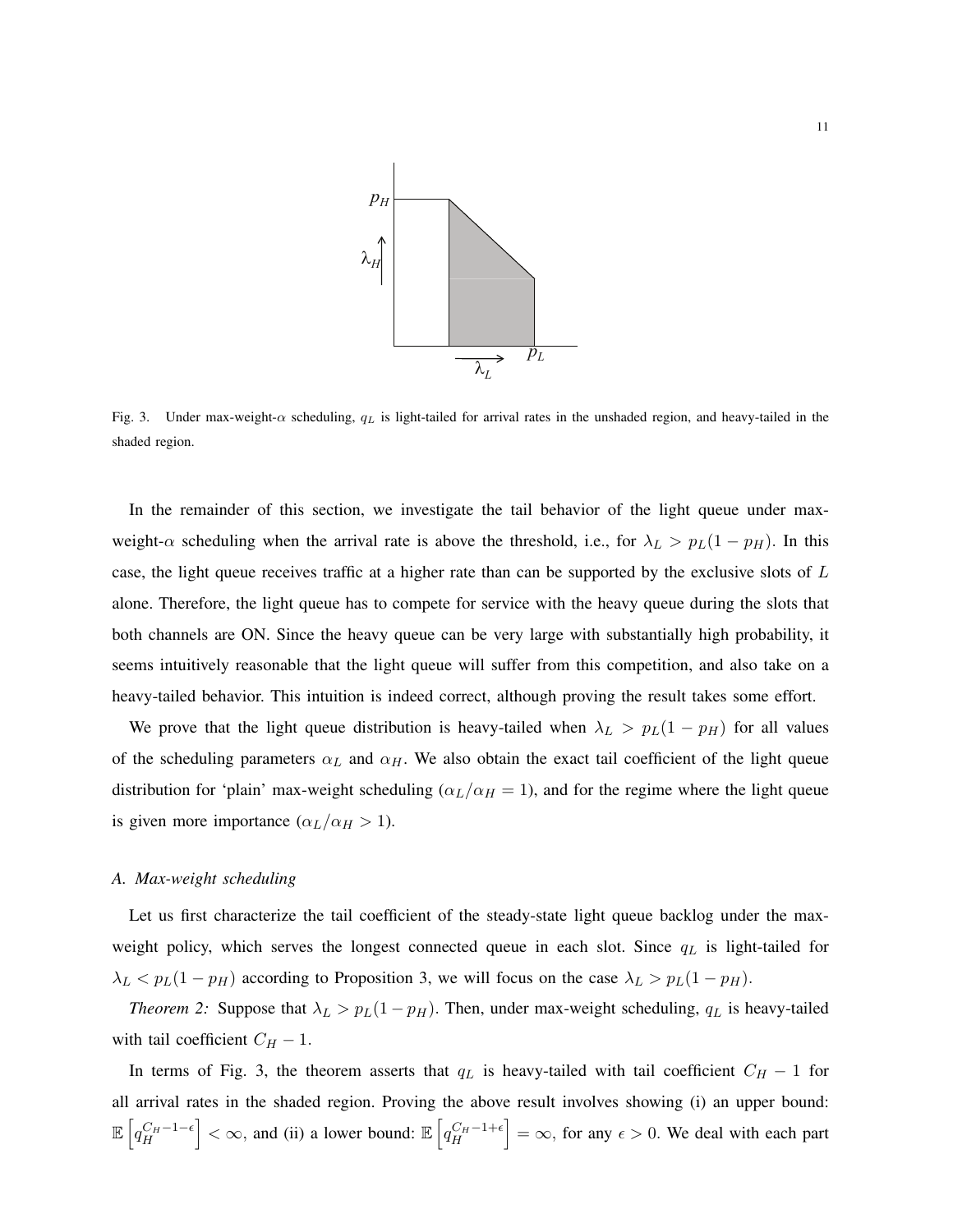separately.

*1) Upper Bound for max-weight scheduling:*

*Proposition 4:* Under max-weight scheduling, we have

$$
\mathbb{E}\left[q_L^{C_H-1-\epsilon}\right]<\infty,~\forall~\epsilon>0.
$$

*Proof:* This is a special case  $(\alpha_L/\alpha_H = 1)$  of Proposition 6, in the next section.  $\Box$ 

*2) Lower Bound for max-weight scheduling:*

*Proposition 5:* Suppose that  $\lambda_L > p_L(1 - p_H)$ . Then, under max-weight scheduling, we have

$$
\mathbb{E}\left[q_L^{C_H-1+\epsilon}\right] = \infty, \ \forall \ \epsilon > 0.
$$

This is a special case of Proposition 7, but we will provide a proof because this special case is more transparent. Since the proof is rather involved, we describe the idea informally, and present the formal proof in Appendix A. In our intuitive argument, we will argue that

$$
\lim_{t \to \infty} \mathbb{E}\left[q_L(t)^{C_H - 1 + \epsilon}\right] = \infty. \tag{7}
$$

The above is the limit of the expectation of a sequence of random variables, whereas what we really want in Proposition 5 is the expectation of the limiting random variable *qL.* Although it is by no means obvious that the limit and the expectation can be interchanged here, we will ignore this as a technical point for the time being.

The main idea behind the proof is to consider the renewal intervals that commence at the beginning of each busy period of the system. Let us define the renewal reward process  $R(t) = q_L(t)^{C_H - 1 + \epsilon}$ . By the key renewal theorem for arithmetic processes [4, pp. 81],

$$
\lim_{t \to \infty} \mathbb{E}\left[R(t)\right] = \frac{\mathbb{E}\left[R\right]}{\mathbb{E}\left[T\right]},
$$

where  $\mathbb{E}[R]$  denotes the expected reward accumulated over a renewal interval, and  $\mathbb{E}[T] < \infty$  is the mean renewal interval. It is therefore enough to show that<sup>3</sup>

$$
\mathbb{E}\left[\sum_{i=0}^T q_L(i)^{C_H-1+\epsilon}\right] = \infty.
$$

To see intuitively why the above expectation is infinite, let us condition on the busy period commencing at time 0 with a burst of size *b* to the heavy queue<sup>4</sup>. After this instant, the heavy queue drains at rate  $p<sub>H</sub>$ , assuming for the sake of a lower bound that there are no further bursts arriving at  $H$ . In the

<sup>&</sup>lt;sup>3</sup>Without loss of generality, we have considered a busy period that commences at time 0.

<sup>4</sup> It is easy to show that this event has positive probability for all large enough *b.*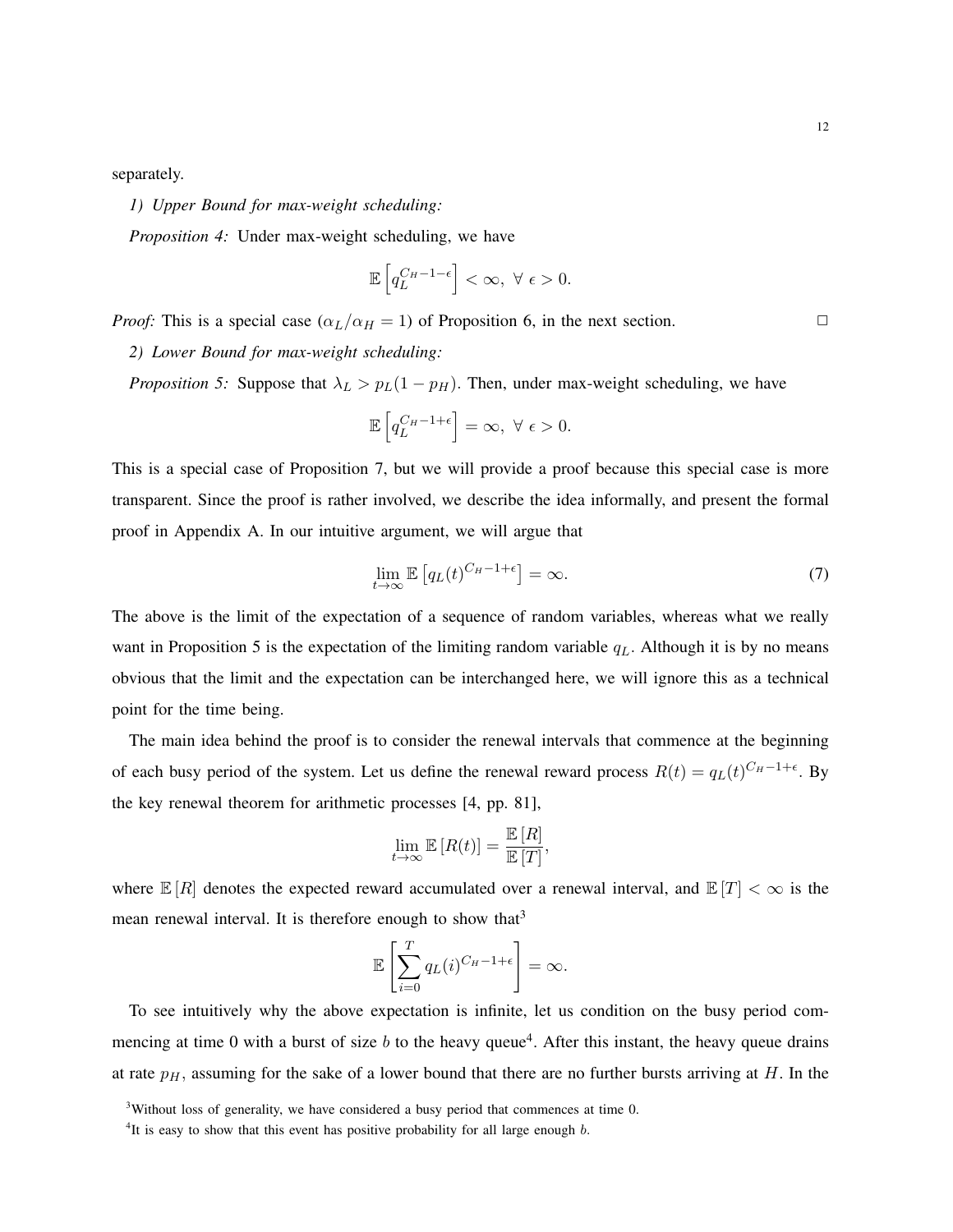meantime, the light queue receives traffic at rate  $\lambda_L$ , and gets served only during the exclusive slots of *L*, which occur at rate  $p_L(1 - p_H)$ . With high probability therefore, the light queue will steadily build up at rate  $\lambda_L - p_L(1 - p_H)$ , until it eventually catches up with the draining heavy queue. It can be shown that the light queue will build up to an  $\Omega(b)$  level before it catches up with the heavy queue. Further, the light queue backlog stays at  $\Omega(b)$  for a time interval of length  $\Omega(b)$ . Therefore, with high probability, the reward is at least  $\Omega(b^{C_H-1+\epsilon})$  for  $\Omega(b)$  time slots. Thus, for some constant *K*,

$$
\mathbb{E}\left[\sum_{i=0}^T q_L(i)^{C_H-1+\epsilon}\right] \geq \mathbb{E}\left[Kb \cdot b^{C_H-1+\epsilon}\right] = \mathbb{E}\left[Kb^{C_H+\epsilon}\right] = \infty,
$$

where the last expectation is infinite because the initial burst size has tail coefficient equal to *CH.*

In words, the light queue not only grows to a level proportionate to the initial burst size, but also stays large for a period of time that is proportional to the burst size. This leads to a light queue distribution that is one order heavier than the burst size distribution.

# *B. Max-weight-α scheduling with*  $\alpha_L \geq \alpha_H$

In this subsection, we characterize the exact tail coefficient of the light queue distribution under max-weight- $\alpha$  scheduling, with  $\alpha_L \geq \alpha_H$ . We only treat the case  $\lambda_L > p_L(1 - p_H)$ , since  $q_L$  is known to be light-tailed otherwise. Our main result for this regime is the following.

*Theorem 3:* Suppose that  $\lambda_L > p_L(1 - p_H)$ . Then, under max-weight- $\alpha$  scheduling with  $\alpha_L \geq \alpha_H$ , *q<sup>L</sup>* is heavy-tailed with tail coefficient

$$
\gamma = \frac{\alpha_L}{\alpha_H} (C_H - 1). \tag{8}
$$

In terms of Fig. 3, the above theorem asserts that  $q_L$  is heavy-tailed with tail coefficient  $\gamma$  for all arrival rates in the shaded region. As before, proving this result involves showing (i) an upper bound of the form  $\mathbb{E} \left[ q_H^{\gamma - \epsilon} \right]$  $\left| \frac{\gamma}{H} \right| < \infty$ , and (ii) a lower bound of the form  $\mathbb{E} \left[ q_H^{\gamma + \epsilon} \right]$  $\begin{bmatrix} \gamma + \epsilon \\ H \end{bmatrix} = \infty$ , for all  $\epsilon > 0$ . We deal with each of them separately.

# *1) Upper Bound for max-weight-α scheduling:*

*Proposition 6:* Under max-weight-*α* scheduling, we have

$$
\mathbb{E}\left[q_L^{\gamma-\epsilon}\right]<\infty, \ \forall \ \epsilon>0.
$$

*Proof:* The result is a consequence of a theorem in [3]. Indeed, max-weight- $\alpha$  scheduling in our context is equivalent to comparing  $q_L(t)^{\beta\alpha_L}S_L(t)$  with  $q_H(t)^{\beta\alpha_H}S_H(t)$ , where  $\beta>0$  is arbitrary, and scheduling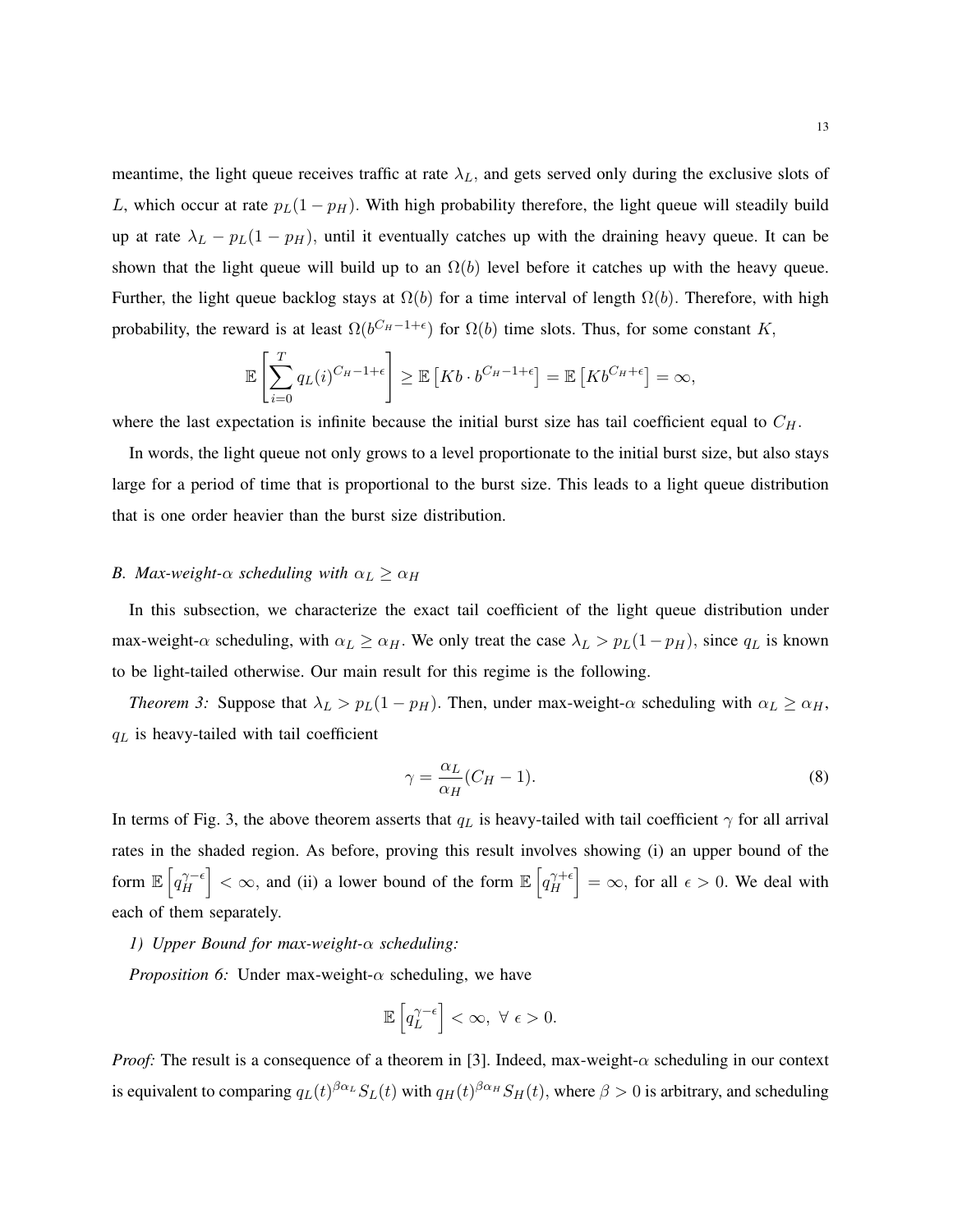the winning queue in each slot. In particular, if we choose  $\beta = (C_H - 1)/\alpha_H - \epsilon/\alpha_L$ , the conditions imposed in [3, Theorem 1] are satisfied for any  $\epsilon > 0$ , so that the steady-state queue backlogs satisfy

$$
\mathbb{E}\left[q_L^{\gamma-\epsilon}\right] < \infty,
$$
\n
$$
\mathbb{E}\left[q_H^{C_H-1-\frac{\alpha_H}{\alpha_L}\epsilon}\right] < \infty.
$$
\n(9)

 $\Box$ 

*Remark 1:* (i) Proposition 6 is valid for any parameters  $\alpha_L$  and  $\alpha_H$ , and not just for  $\alpha_L \geq \alpha_H$ .

- (ii) Equation (9) and Proposition 2 together imply that the tail coefficient of  $q_H$  is equal to  $C_H 1$ under max-weight- $\alpha$  scheduling, for any parameters  $\alpha_L$  and  $\alpha_H$ .
	- *2) Lower Bound for max-weight-α scheduling with*  $\alpha_L \geq \alpha_H$ *:*

and

*Proposition 7:* Suppose that  $\lambda_L > p_L(1-p_H)$ . Then, under max-weight- $\alpha$  scheduling with  $\alpha_L \geq \alpha_H$ , we have

$$
\mathbb{E}\left[q_L^{\gamma+\epsilon}\right] = \infty, \ \forall \ \epsilon > 0.
$$

To prove the above result, we take an approach that is conceptually similar to the proof of Proposition 5. We consider the renewal process that commences at the beginning of each busy period of the system, and define the reward process  $R_{\gamma}(t) = q_L(t)^{\gamma+\epsilon}$ . We will show that the expected reward accumulated over a renewal interval is infinite. The key renewal theorem will then imply that  $\lim_{t\to\infty} \mathbb{E}[q_L(t)^{\gamma+\epsilon}] = \infty$ . Finally, the result we want can be obtained by invoking a truncation argument to interchange the limit and the expectation.

To see intuitively why the expected reward over a renewal interval is infinite, let us condition on the busy period commencing with a burst of size *b* at the heavy queue. Starting at this instant, the light queue will build up at the rate  $\lambda_L - p_L(1 - p_H)$  with high probability. However, unlike in the case of max-weight scheduling, the light queue only builds up to an  $\Omega(b^{\alpha_H/\alpha_L})$  level before it 'catches up' with the heavy queue and wins back the service preference. It can also be shown that the light queue catches up within a time interval of length  $\Omega(b^{\alpha_H/\alpha_L})$ . It might therefore be tempting to argue that the light queue stays above  $\Omega(b^{\alpha_H/\alpha_L})$  for an interval of duration  $\Omega(b^{\alpha_H/\alpha_L})$ . Although this argument is not incorrect as such, it fails to capture what typically happens in the system. Let us briefly follow through with this argument, in order to understand why it does not give us the lower bound we want.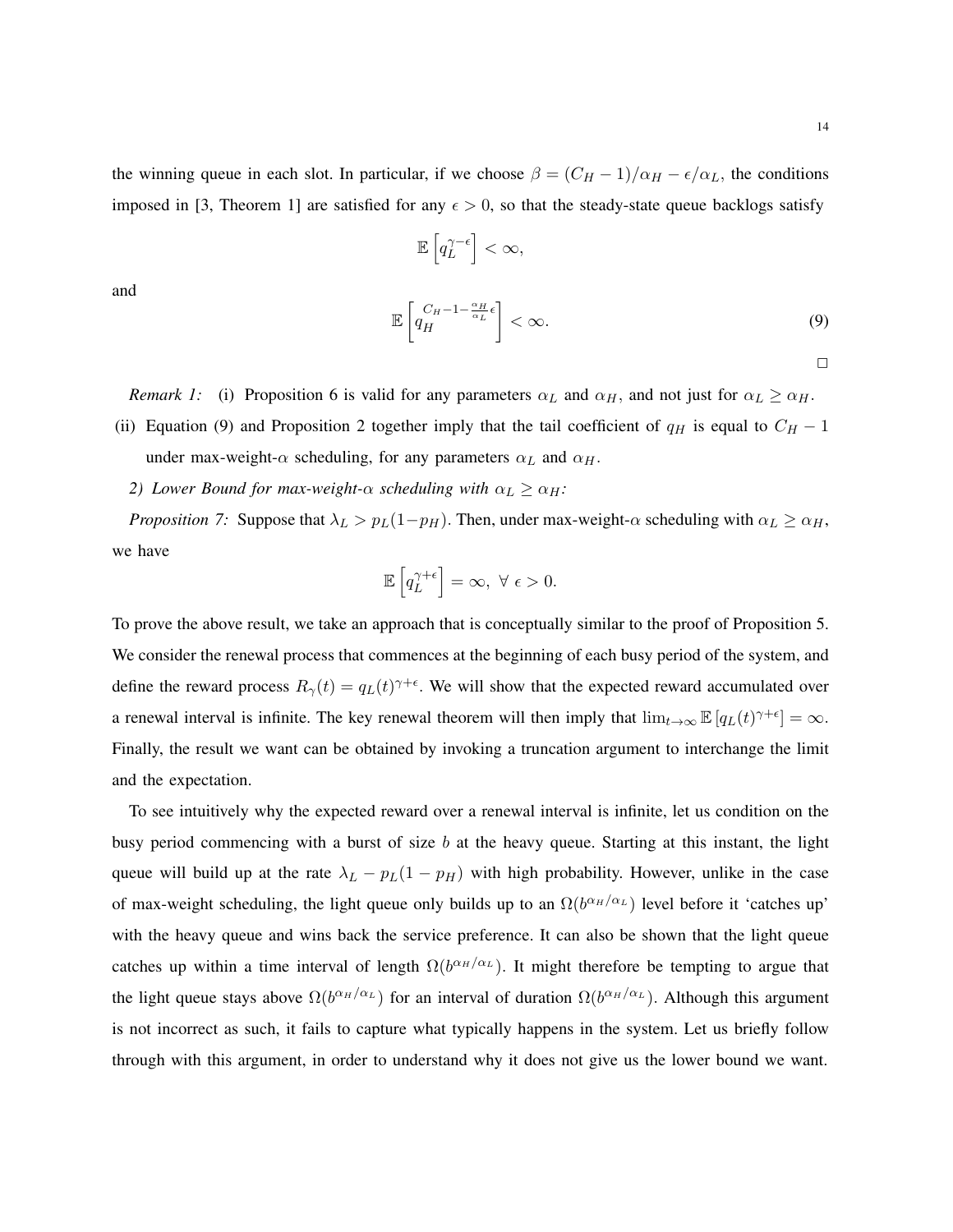Indeed, following the above argument, the reward is at least  $\Omega(b^{(\gamma+\epsilon)\alpha_H/\alpha_L}) = \Omega(b^{C_H-1+\epsilon\alpha_H/\alpha_L})$ for  $\Omega(b^{\alpha_H/\alpha_L})$  time slots, so that the expected reward over the renewal interval is lower bounded by

$$
\mathbb{E}_b\left[\Omega(b^{\alpha_H/\alpha_L})\Omega(b^{C_H-1+\epsilon\alpha_H/\alpha_L})\right] = \mathbb{E}_b\left[\Omega(b^{C_H-1+\alpha_H/\alpha_L+\epsilon\alpha_H/\alpha_L})\right].
$$

However, the right-hand side above turns out to be *finite* for  $\alpha_L/\alpha_H > 1$ . Therefore, the above simple bound fails to give the result we are after.

The problem with the above argument is that it looks at the time scale at which the light queue *catches up*, whereas the event that decides the tail coefficient happens *after* the light queue catches up. In particular, the light queue catches up relatively quickly, in a time scale of  $\Theta(b^{\alpha_H/\alpha_L})$ . However, after the light queue catches up with the heavy queue, the two queues drain together, with most of the slots being used to serve the heavy queue. In fact, as we show, before the light queue backlog can drain by a constant factor after catch-up, the heavy queue drains by  $\Omega(b)$ . As such, the light queue remains at an  $\Omega(b^{\alpha_H/\alpha_L})$  level for  $\Omega(b)$  time slots. Therefore, the expected reward can be lower bounded by

$$
\mathbb{E}_b\left[\Omega(b)b^{C_H-1+\epsilon\alpha_H/\alpha_L})\right]=\mathbb{E}_b\left[\Omega(b^{C_H+\epsilon\alpha_H/\alpha_L})\right]=\infty,
$$

which is what we want. In sum, the light queue builds up relatively quickly until catch-up, but takes a long time to drain out after catch-up. The proof is relegated to Appendix B.

# *C. Max-weight-* $\alpha$  *scheduling with*  $\alpha_L < \alpha_H$

We finally consider the case  $\alpha_L < \alpha_H$  under max-weight- $\alpha$  scheduling, and study the asymptotic behavior of  $q_L$ . Recall that max-weight- $\alpha$  scheduling with  $\alpha_L < \alpha_H$  corresponds to giving the heavy queue more importance compared to the light queue. In this regime, we show that *q<sup>L</sup>* is heavy-tailed with a finite tail coefficient, for arrival rates in the shaded region of Figure 3.

Our first result for this case is an upper bound on the tail coefficient of *qL.* Intuitively, we would expect that the tail behavior of *q<sup>L</sup>* in this regime cannot be better than it is under max-weight scheduling. In other words, the tail coefficient of  $q<sub>L</sub>$  in this regime cannot be larger than  $C_H - 1$ . This intuition is indeed correct.

*Proposition 8:* Suppose that  $\lambda_L > p_L(1-p_H)$ . Then, under max-weight- $\alpha$  scheduling with  $\alpha_L < \alpha_H$ , the tail coefficient of  $q_L$  is at most  $C_H - 1$ .

*Proof:* The argument is similar to the proof of Proposition 5. Specifically, conditioning on an initial burst of size *b* arriving to the heavy queue, it can be shown that with high probability, *q<sup>L</sup>* will be *O*(*b*) in size for at least  $O(b)$  time slots.  $\Box$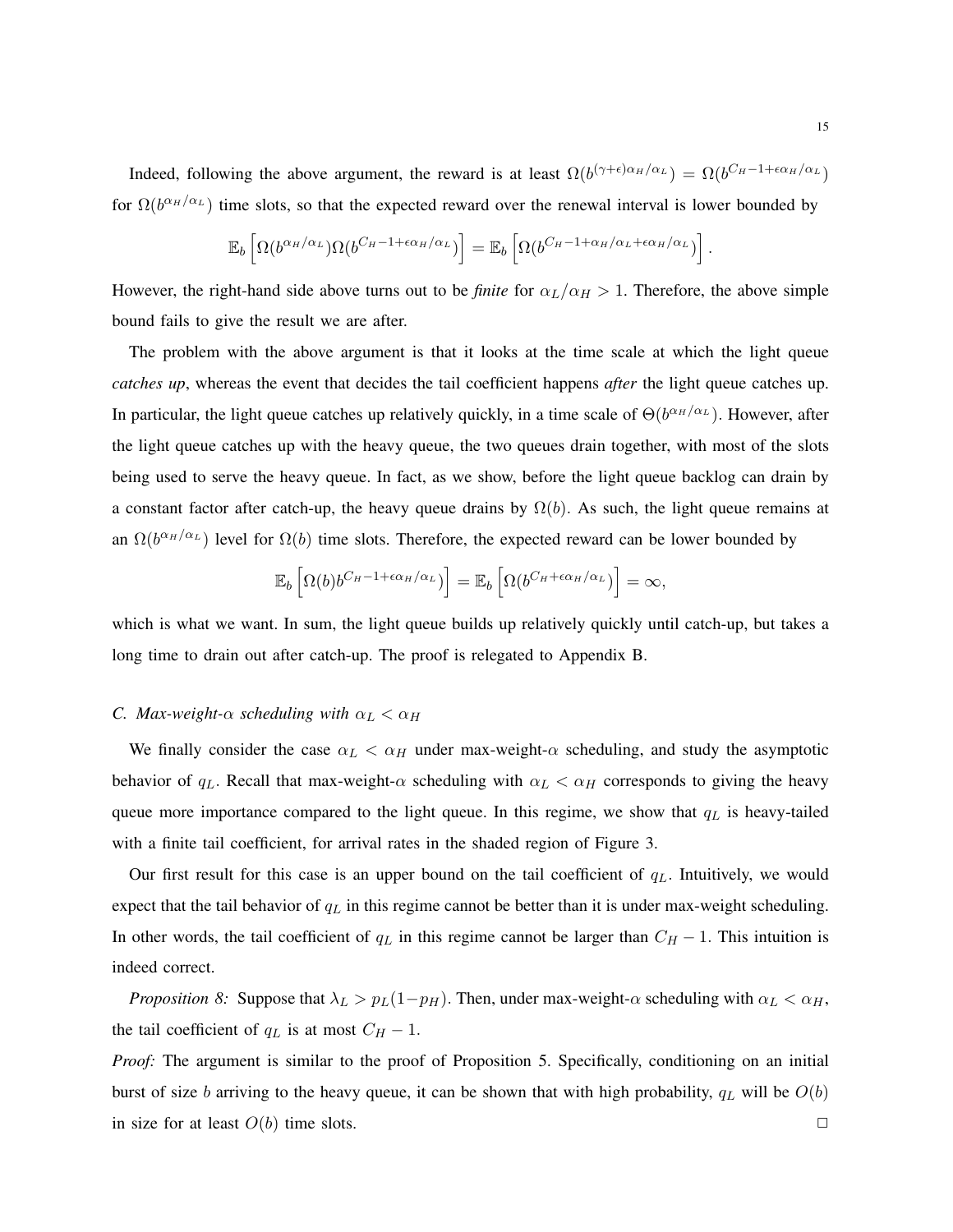

Fig. 4. Under max-weight- $\alpha$  scheduling with  $\alpha_L < \alpha_H$ ,  $q_L$  is light-tailed for arrival rates in the unshaded region, and heavy-tailed with tail coefficient equal to *C<sup>H</sup> −* 1 in for arrival rates in the gray region. For arrival rates in the region colored black, the tail coefficient lies in  $[\gamma, C_H - 1]$ *.* 

Next, to obtain a lower bound on the tail coefficient of *qL,* recall that Proposition 6 holds for the present regime as well. Thus,

$$
\gamma = \frac{\alpha_L}{\alpha_H} (C_H - 1)
$$

is a lower bound<sup>5</sup> on the tail coefficient of  $q<sub>L</sub>$ . In sum, we have shown that for  $\lambda<sub>L</sub> > p<sub>L</sub>(1 - p<sub>H</sub>)$ , the light queue backlog distribution is heavy-tailed, with a tail coefficient that lies in the interval  $[\gamma, C_H - 1]$ *.* 

It turns out that we can obtain the exact tail coefficient of *q<sup>L</sup>* for arrival rates in a *subset* of the shaded region in Fig. 3. Specifically, consider the region represented by  $p_L(1 - p_H) < \lambda_L < p_L(1 - \lambda_H)$ . In Fig. 4, this region is shown in gray. It can be shown that all arrival rates in the region shaded gray can be stabilized under priority for *H.* Furthermore, under priority for *H*, it can be shown that *q<sup>L</sup>* is heavy-tailed with tail coefficient equal to  $C_H - 1$ , when  $p_L(1 - p_H) < \lambda_L < p_L(1 - \lambda_H)$ .

Since the tail of  $q_L$  under max-weight- $\alpha$  scheduling with any parameters is no worse than under priority for *H*, we can conclude that the tail coefficient of  $q<sub>L</sub>$  is at least  $C_H - 1$  when  $p<sub>L</sub>(1 - p<sub>H</sub>)$  <  $\lambda_L$  *< p*<sub>*L*</sub>(1 *−*  $\lambda$ <sup>*H*</sup>). Combining this with Proposition 8, we conclude that the tail coefficient *q*<sub>*L*</sub> is *equal* to  $C_H - 1$ , when the arrival rate pair lies in the gray region of Fig. 4.

*Proposition 9:* Suppose that  $p_L(1-p_H) < \lambda_L < p_L(1-\lambda_H)$ . Then, under max-weight- $\alpha$  scheduling with  $\alpha_L < \alpha_H$ , the tail coefficient of  $q_L$  is equal to  $C_H - 1$ .

The region shaded black in Fig. 4 ( $\lambda_L > p_L(1 - \lambda_H)$ ) corresponds to the arrival rates for which priority for *H* is *not* stabilizing<sup>6</sup>. Under max-weight- $\alpha$  scheduling with  $\alpha_L < \alpha_H$ , we are unable to

<sup>&</sup>lt;sup>5</sup>Note that  $\gamma$  is *smaller* than  $C_H - 1$  in this regime.

<sup>&</sup>lt;sup>6</sup>This case is symmetric to the case in Theorem 1(i).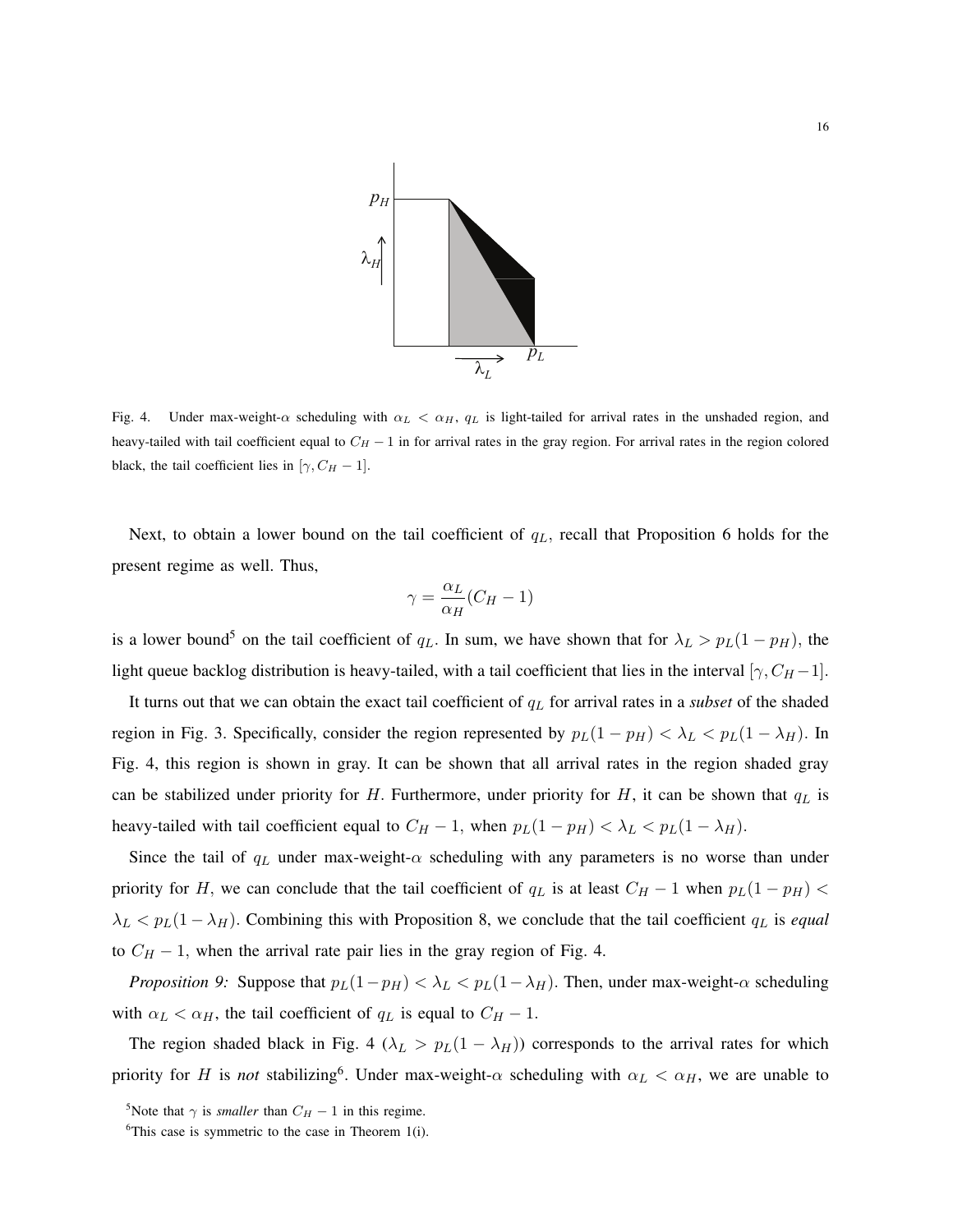determine the exact tail coefficient of *q<sup>L</sup>* for arrival rates in the black region of Fig. 4. However, we have shown that the tail coefficient lies in the interval  $[\gamma, C_H - 1]$ *.* 

## *D. Special case of reliable links*

In the special case of reliably connected links ( $p_H = p_L = 1$ ), the tail behavior of  $q_L$  under maxweight-*α* scheduling can be obtained from our foregoing analysis. Specifically, it follows from the results above that the light queue backlog distribution is heavy-tailed under max-weight- $\alpha$  scheduling, for all values of the scheduling parameters, and all non-zero arrival rates. The tail coefficient of *q<sup>L</sup>* for this case is given by

(i)  $C_H - 1$  for  $\frac{\alpha_L}{\alpha_H} \leq 1$ , and

(ii) 
$$
\gamma = \frac{\alpha_L}{\alpha_H} (C_H - 1)
$$
 for  $\frac{\alpha_L}{\alpha_H} > 1$ .

We remark that this recovers our results in [9].

## *E. Section summary*

We showed the following threshold result in this section. When  $\lambda_L < p_L(1 - p_H)$ , the light queue backlog distribution is light-tailed under max-weight-*α* scheduling, for all values of the scheduling parameters. However, when  $\lambda_L > p_L(1 - p_H)$ , the light queue distribution is inevitably heavy-tailed under max-weight- $\alpha$  scheduling. In particular, under max-weight scheduling ( $\alpha_L = \alpha_H$ ), the tail coefficient of  $q_L$  is equal to  $C_H - 1$ . For  $\alpha_L \ge \alpha_H$ , the tail coefficient of  $q_L$  is  $\gamma = (C_H - 1)\alpha_L/\alpha_H$ . Finally, for  $\alpha_L < \alpha_H$ , the tail coefficient of  $q_L$  lies in [ $\gamma$ ,  $C_H - 1$ ]. Finally, we also showed that the heavy queue distribution is heavy-tailed with tail coefficient *C<sup>H</sup> −* 1 for all values of the scheduling parameters.

# V. LOG-MAX-WEIGHT SCHEDULING

In this section, we study the performance of log-max-weight scheduling policy. During each time slot *t,* the log-max-weight policy compares

$$
q_L(t)S_L(t) \geq \log(1 + q_H(t))S_H(t),
$$

and serves one packet from the queue that wins the comparison. Again, ties are broken to favor the light queue.

The main idea in the LMW policy is to give preference to the light queue to a far greater extent than any max-weight- $\alpha$  policy. Specifically, for  $\alpha_L/\alpha_H > 1$ , the max-weight- $\alpha$  policy compares  $q_L$  to a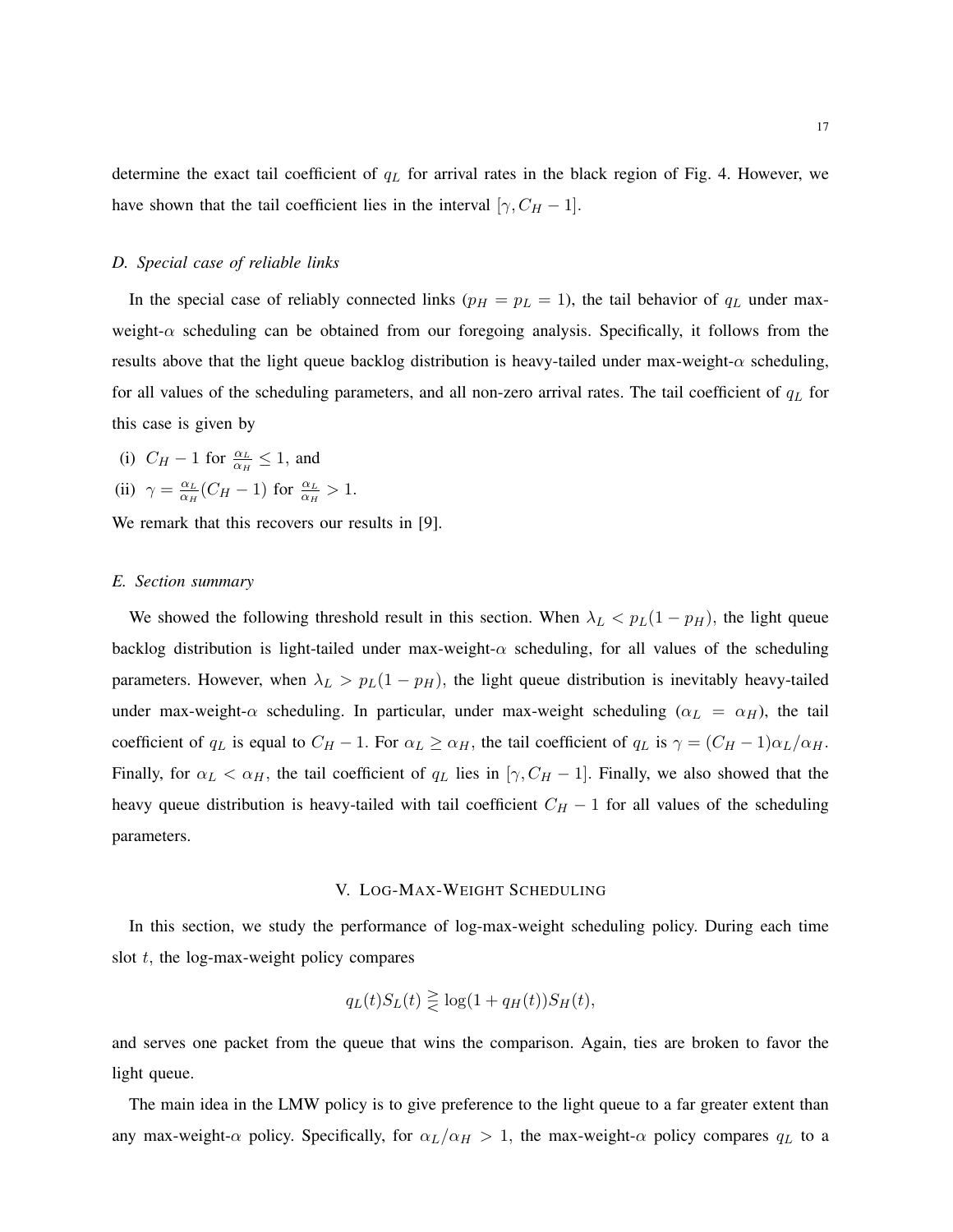power of  $q_H$  that is smaller than 1. On the other hand, LMW scheduling compares  $q_L$  to a logarithmic function of *qH,* leading to a significant preference for the light queue. We will show that this significant de-emphasis of the heavy queue with respect to the light queue ensures a better tail behavior for *q<sup>L</sup>* compared to max-weight-*α* scheduling.

Furthermore, the LMW policy has another useful property when the heavy queue gets overwhelmingly large. Although the LMW policy significantly de-emphasizes the heavy queue, it does not *ignore* it, unlike priority for *L*. That is, if the *H* queue backlog gets overwhelmingly large compared to *L*, the LMW policy will serve the heavy queue. In contrast, priority for *L* will ignore any build-up in *H*, as long as *L* is non-empty. This property ensures that the LMW policy stabilizes all arrival rates within the rate region in (1).

We show that LMW scheduling has desirable performance on both fronts, namely throughput optimality, and the tail behavior of the light queue backlog. The LMW policy can be shown to be throughput optimal, using the results in [3]. In terms of the tail, we show that the LMW policy guarantees that the light queue backlog distribution is light-tailed, for all arrival rates that can be stabilized by priority for *L*. For arrival rates that are not stabilizable under priority for *L*, the LMW policy will still stabilize the system, although we are not able to guarantee that *q<sup>L</sup>* is light-tailed for these arrival rates.

Let us now state the main result regarding LMW scheduling.

*Theorem 4:* Under LMW scheduling, *q<sup>L</sup>* is light-tailed if at least one of the following conditions hold:

(i) 
$$
\lambda_L < p_L(1 - p_H)
$$
, or

(ii) 
$$
\lambda_H < p_H(1 - \lambda_L)
$$
.

Note that for  $\lambda_L$  <  $p_L(1 - p_H)$ ,  $q_L$  is easily seen to be light-tailed under LMW scheduling, since the arrival rate is small enough to be supported by the exclusive slots of *L*. The second condition in Theorem 4 states that for all arrival rates that can be stabilized under priority for *L* (i.e., the trapezoidal region in Fig. 2), *q<sup>L</sup>* is light-tailed under LMW scheduling.

The union of the two regions in which *q<sup>L</sup>* is light-tailed according to Theorem 4 is shown unshaded in Fig. 5. As can be seen, the unshaded region occupies most of the rate region, except for the shaded triangle. For arrival rates in the shaded triangle, the LMW policy still stabilizes the system. However, we are unable to determine the tail behavior of *q<sup>L</sup>* for arrival rates in the shaded triangle.

The proof of Theorem 4 is omitted in the interest of brevity, and can be found in [7, Theorem 5.4]. We remark that in a recent paper [14], it has been proven that *q<sup>L</sup>* is light-tailed under the LMW policy for *all* arrival rates inside the rate region. This more general proof uses a completely different approach,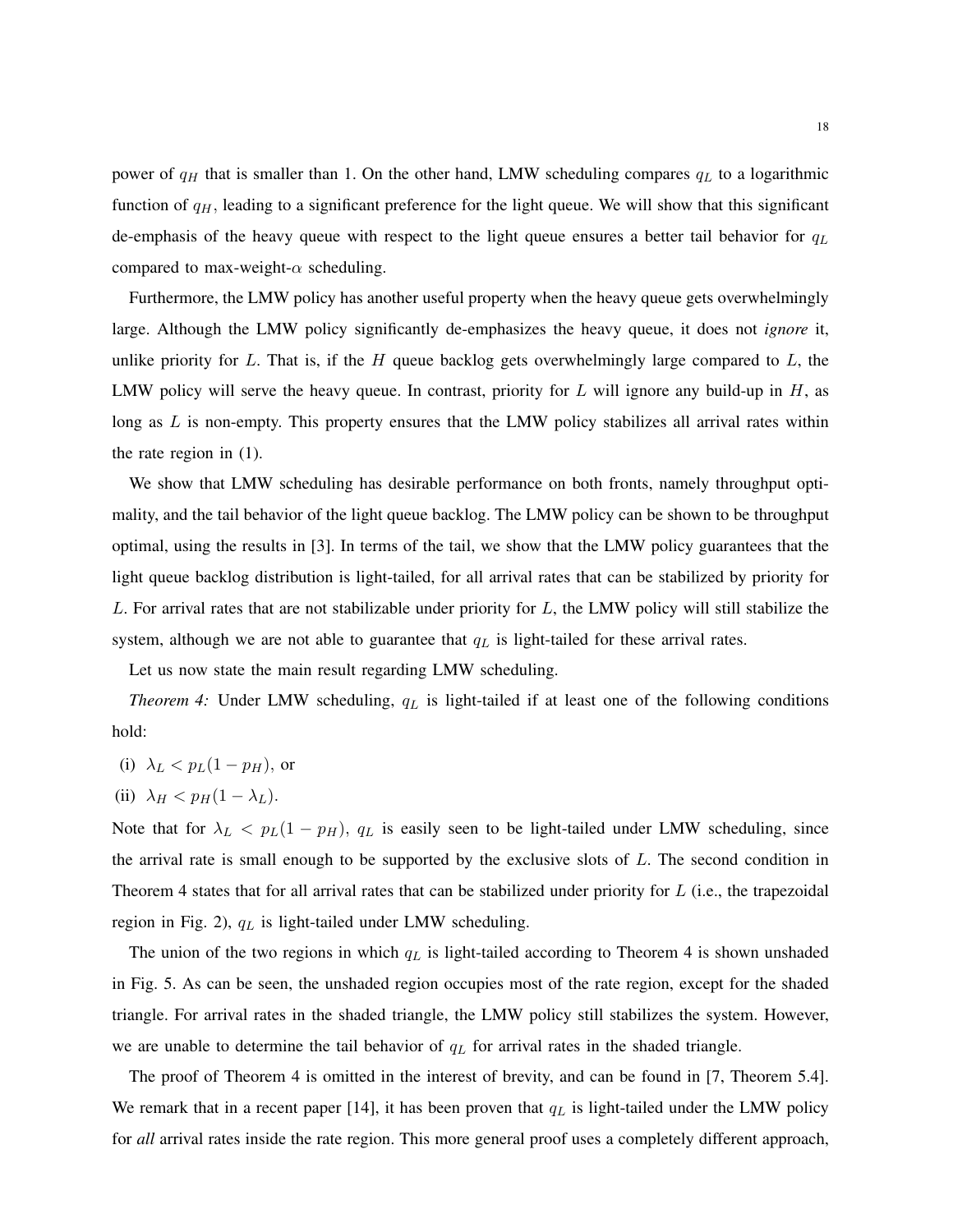

Fig. 5. Under LMW scheduling, *q<sup>L</sup>* is light-tailed for arrival rates in the unshaded region.

and can be found in [14, Theorem 9].

#### VI. CONCLUSIONS

We considered a system of parallel queues fed by a mix of heavy-tailed and light-tailed traffic, and served by a single server through time-varying channels. We studied the tail behavior of the queue backlog distributions under various scheduling policies. We showed that the backlog distribution of the heavy queue is inevitably heavy-tailed. In contrast, the light queue backlog distribution can be heavytailed or light-tailed, depending on the arrival rates and the scheduling policy. A major contribution of this paper is the characterization of the tail of the queue backlog distributions under max-weight*α* scheduling. We showed that the light queue backlog distribution under max-weight-*α* scheduling is light-tailed for arrivals rates below a certain threshold, and heavy-tailed for arrival rates above the threshold.

Another contribution of the paper was to show that the LMW scheduling policy ensures that the light queue backlog distribution is light-tailed, in addition to being throughput optimal. Indeed, we believe that the LMW policy occupies a special place in the context of scheduling light-tailed traffic in the presence of heavy-tailed traffic. This is because the LMW policy de-emphasizes the heavy-tailed flow sufficiently to maintain good light queue asymptotics, while also ensuring network-wide stability.

#### APPENDIX A

## PROOF OF PROPOSITION 5

We will first show Eq. (7) and then use a truncation argument to interchange the limit and the expectation. Consider the renewal process defined by the commencement of each busy period of the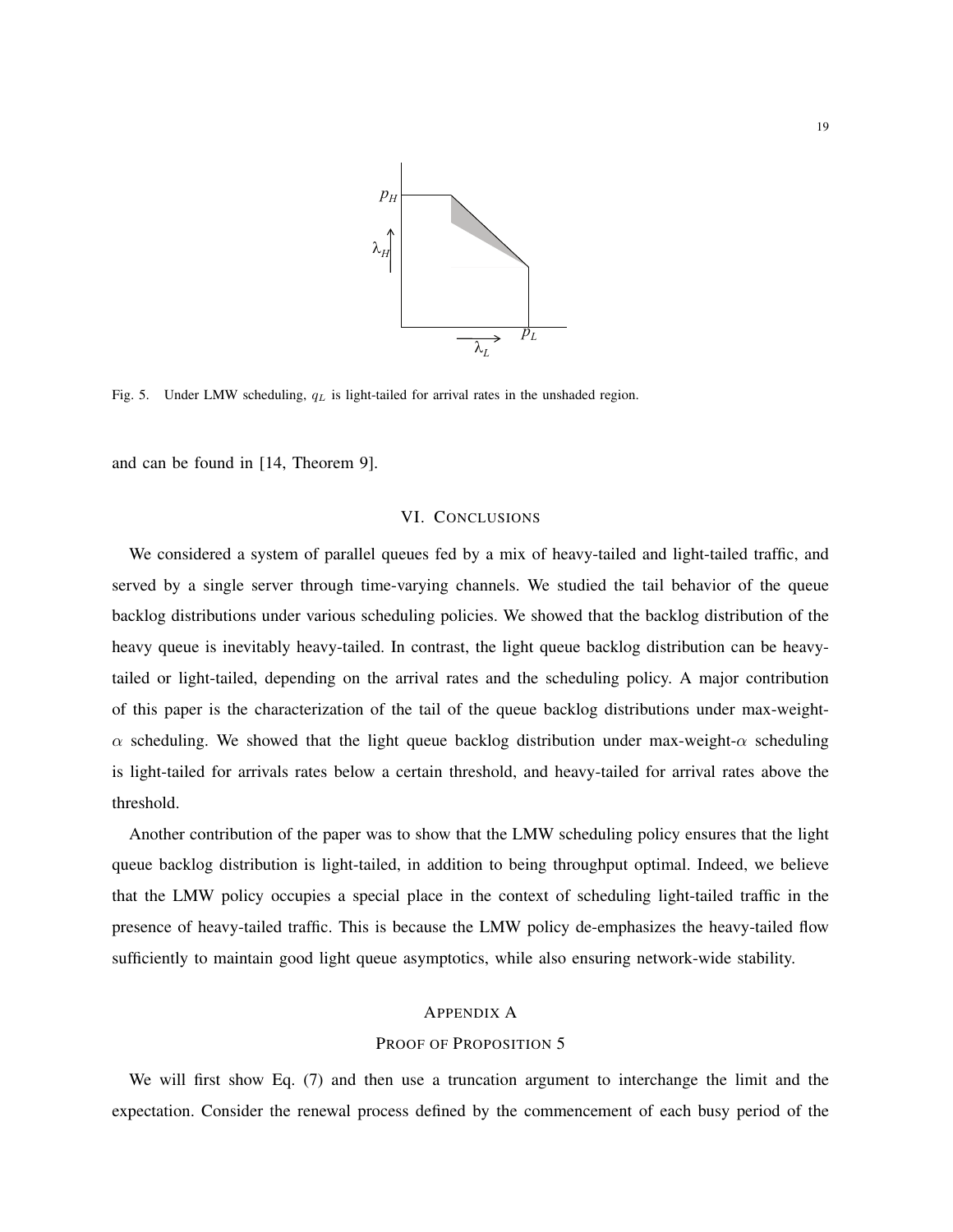system. Let *T* denote a typical renewal interval. We have  $\mathbb{E}[T] < \infty$  since the system is stable. Define the reward function

$$
R(t) = q_L(t)^{C_H - 1 + \epsilon}.
$$

As argued earlier, due the key renewal theorem, it is enough to show that the expected reward accumulated over a renewal interval is infinite. Without loss of generality, let us consider a busy period that commences at time 0. We need to show that

$$
\mathbb{E}\left[\sum_{i=0}^T q_L(i)^{C_H-1+\epsilon}\right] = \infty.
$$

The busy period that commences at time 0 can be of three different types. It can commence with (i) a burst arriving to *L* alone, or (ii) a burst arriving to *H* alone, or (iii) bursts arriving to both *H* and *L* simultaneously. It can be shown that all the three events have positive probabilities<sup>7</sup>. The event that is of interest to us is (ii), i.e., the busy period commencing with a burst at the heavy queue only, so that  $q_H(0) > 0$  and  $q_L(0) = 0$ . Let us denote this event by  $\mathcal{E}_H = \{q_H(0) > 0, q_L(0) = 0\}$ . We now have the following lower bound

$$
\mathbb{E}\left[\sum_{i=0}^T q_L(i)^{C_H-1+\epsilon}\right] \geq \mathbb{E}\left[\sum_{i=0}^T q_L(i)^{C_H-1+\epsilon}; \ \mathcal{E}_H\right] = \mathbb{E}_b\left[\mathbb{E}\left[\sum_{i=0}^T q_L(i)^{C_H-1+\epsilon}; \ \mathcal{E}_H\middle| q_H(0) = b\right]\right].
$$

In the last step above, we have iterated the expectation over the initial burst size *b.* The inner expectation above is a function of *b*; let us denote it by

$$
g_{\epsilon}(b) := \mathbb{E}\left[\sum_{i=0}^{T} q_L(i)^{C_H - 1 + \epsilon}; \ \mathcal{E}_H\middle| q_H(0) = b\right].
$$

Thus,

$$
\mathbb{E}\left[\sum_{i=0}^{T} q_L(i)^{C_H - 1 + \epsilon}\right] \ge \mathbb{E}_b\left[g_{\epsilon}(b)\right] \ge \mathbb{E}_b\left[g_{\epsilon}(b); \ b > b_0\right], \ \forall b_0 \ge 1. \tag{10}
$$

Since the above bound is true for any  $b_0$ , we can make  $b_0$  as large as we want. In particular, we will make the initial burst size large enough to be able to assert that the arrival process to *L* as well as the channel processes behave 'typically' for time scales of order *b.*

To be more precise, choose  $\delta > 0$  such that  $\lambda_L - p_L(1 - p_H) - 3\delta = \eta > 0$ , and choose any small  $\kappa > 0$ *.* Define

$$
\tau_b = \frac{b}{2(p_H + \lambda_L)}.
$$

<sup>7</sup>In fact, we can explicitly compute the probability of each of the three events in terms of the probability mass at 0 for  $H(\cdot)$ and  $L(\cdot)$ , but the actual probabilities are not important for the proof.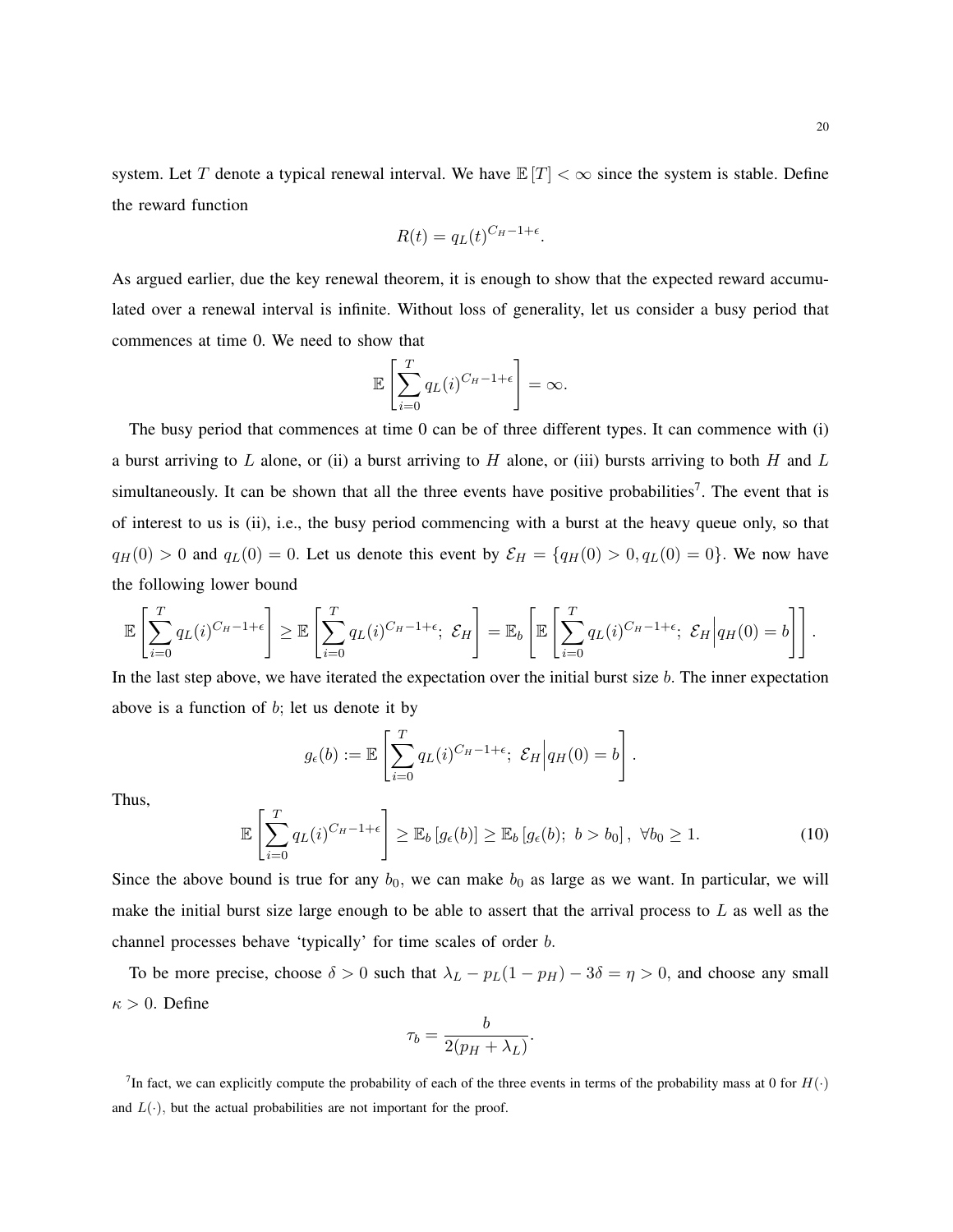For large enough  $b_0$ , and  $b > b_0$ , it is clear from the (weak) law of large numbers (LLN) that

$$
\mathbb{P}\left\{\left|\frac{1}{\tau_b}\sum_{i=0}^{\tau_b}S_H(i)-p_H\right|>\delta\right\}<\kappa.
$$

In words, the channel process of *H* is overwhelmingly likely to behave according to its mean *pH.* Now for all  $t \leq \tau_b$ , the backlog of *H* can be lower bounded as

$$
q_H(t) \ge b - \sum_{i=0}^{\tau_b} S_H(i) \ge b - (p_H + \delta)\tau_b = b\left(\frac{p_H + 2\lambda_L - \delta}{2(p_H + \lambda_L)}\right),\tag{11}
$$

with probability greater than  $1 - \kappa$ . Similarly, the input process to the light queue is also likely to behave according to its mean. That is, for large enough  $b_0$  and  $b > b_0$ ,

$$
\mathbb{P}\left\{\left|\frac{1}{\tau_b}\sum_{i=0}^{\tau_b}L(i)-\lambda_L\right|>\delta\right\}<\kappa.
$$

Therefore, for all  $t \leq \tau_b$ , the backlog of *L* can be upper bounded as

$$
q_L(t) \le \sum_{i=0}^{\tau_b} L(i) \le b \left( \frac{\lambda_L + \delta}{2(p_H + \lambda_L)} \right),\tag{12}
$$

with probability greater than  $1 - \kappa$ . From (11), (12), and the independence of the processes  $L(\cdot)$  and *S<sub>H</sub>*(*·*)*,* we can conclude that  $q_H(t) > q_L(t)$  for all  $t \leq \tau_b$ , with probability greater than  $1 - 2\kappa$ . Since the light queue remains smaller that the heavy queue for  $t \leq \tau_b$  with high probability, it follows that the light queue receives service only during its exclusive slots. More precisely, the departure process from the light queue can be bounded as

$$
\sum_{i=1}^{\tau_b} D_L(i) \le \sum_{i=1}^{\tau_b} S_L(i) (1 - S_H(i)),
$$

with probability at least  $1 - 2\kappa$ . However, the exclusive slots of *L* are also overwhelmingly likely to behave according to the mean:

$$
\mathbb{P}\left\{\left|\frac{1}{\tau_b}\sum_{i=0}^{\tau_b}S_L(i)(1-S_H(i)) - p_L(1-p_H)\right| > 2\delta\right\} < \kappa.
$$

Thus,

$$
\sum_{i=1}^{\tau_b} D_L(i) \le \tau_b(p_L(1-p_H) + 2\delta),
$$

with probability at least  $1 - 3\kappa$ . Using the above bound on the departures from *L*, along with the fact that arrivals to *L* are also typical, we can lower bound  $q_L(\tau_b)$  with high probability. Indeed,

$$
q_L(\tau_b) = \sum_{i=1}^{\tau_b} L(i) - \sum_{i=1}^{\tau_b} D_L(i) \geq \tau_b(\lambda_L - \delta) - \tau_b(p_L(1 - p_H) + 2\delta) = b\left(\frac{\eta}{2(p_H + \lambda_L)}\right),
$$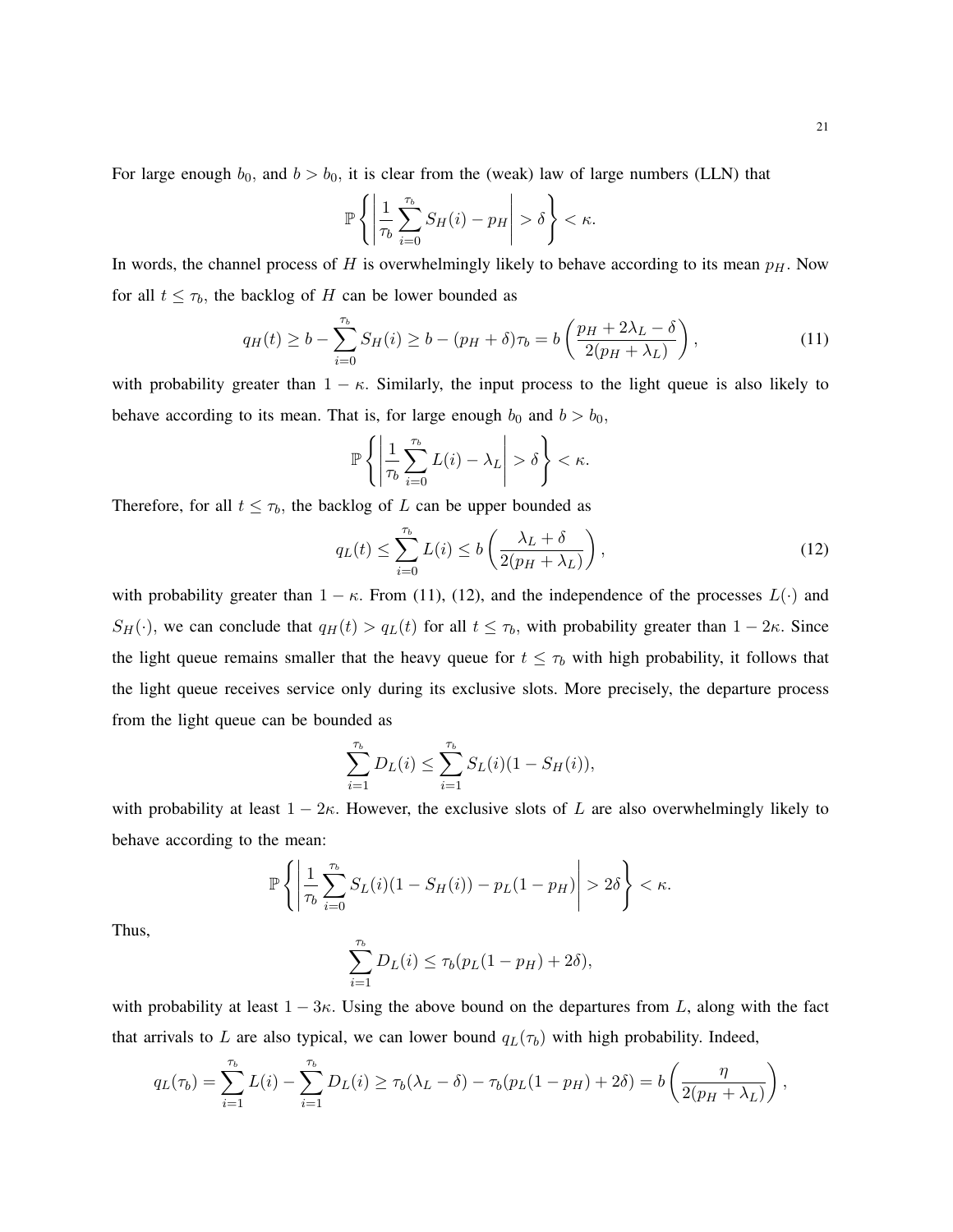with probability at least 1 *−* 3*κ.* Next, since at most one packet can be served in a slot, we have,

$$
q_L(t) \ge b\left(\frac{\eta}{4(p_H + \lambda_L)}\right)
$$
, if  $\tau_b \le t \le \tau_b + \tau_b\left(\frac{\eta}{2}\right)$ ,

with probability at least  $1 - 3\kappa$ .

We can thus lower bound  $g_\epsilon(b)$  for large enough  $b_0$  and  $b > b_0$  as

$$
g_{\epsilon}(b)1_{\{b>b_0\}} = \mathbb{E}\left[\sum_{i=0}^{T} q_L(i)^{C_H-1+\epsilon}; \ \mathcal{E}_H \Big| q_H(0) = b\right] 1_{\{b>b_0\}}
$$
  
\n
$$
\geq \left[ (1-3\kappa) \sum_{i=\tau_b}^{\tau_b+\tau_b(\frac{\eta}{2})} \left( \frac{\eta b}{4(p_H+\lambda_L)} \right)^{C_H-1+\epsilon} \right] 1_{\{b>b_0\}}
$$
  
\n
$$
\geq (1-3\kappa) \frac{\eta \tau_b}{2} \left( \frac{\eta \tau_b}{2} \right)^{C_H-1+\epsilon} 1_{\{b>b_0\}} = Kb^{C_H+\epsilon} 1_{\{b>b_0\}}, \tag{13}
$$

for some constant  $K > 0$ . Thus, going back to (10),

$$
\mathbb{E}\left[\sum_{i=0}^T q_L(i)^{C_H-1+\epsilon}\right] \geq \mathbb{E}_b\left[g_\epsilon(b); b > b_0\right] \geq \mathbb{E}_b\left[Kb^{C_H+\epsilon}; b > b_0\right] = \infty.
$$

The last step is because the initial burst size *b* has tail coefficient  $C_H$ , so that  $\mathbb{E}_b \left[ b^{C_H + \epsilon} ; b > b_0 \right] \ge$  $\mathbb{E}_b\left[b^{C_H+\epsilon}-b_0^{C_H+\epsilon}\right]=\infty$  for all *b*<sub>0</sub>. Therefore, we are done proving (7).

Finally, we use a truncation argument to prove that  $\mathbb{E}\left[q_L^{C_H-1+\epsilon}\right] = \infty$ , where  $q_L$  is the steady-state limit of  $q_L(t)$ *.* 

## *A. Truncation argument*

Our intention is to show that the limit and the expectation in (7) can be interchanged, so that we get the desired moment result for the limiting random variable *qL.* Our truncation argument relies on the Monotone Convergence Theorem (MCT) [1, Theorem 16.2], as well as a result that affirms the convergence of moments when there is convergence in distribution [1, Theorem 25.12].

The main idea here is to define a truncated reward function

$$
R_M(t) = (M \wedge q_L(t))^{C_H - 1 + \epsilon},
$$

where *M* is a large integer, and  $M \wedge q_L(t) := \min(M, q_L(t))$ . There are three steps in our truncation argument.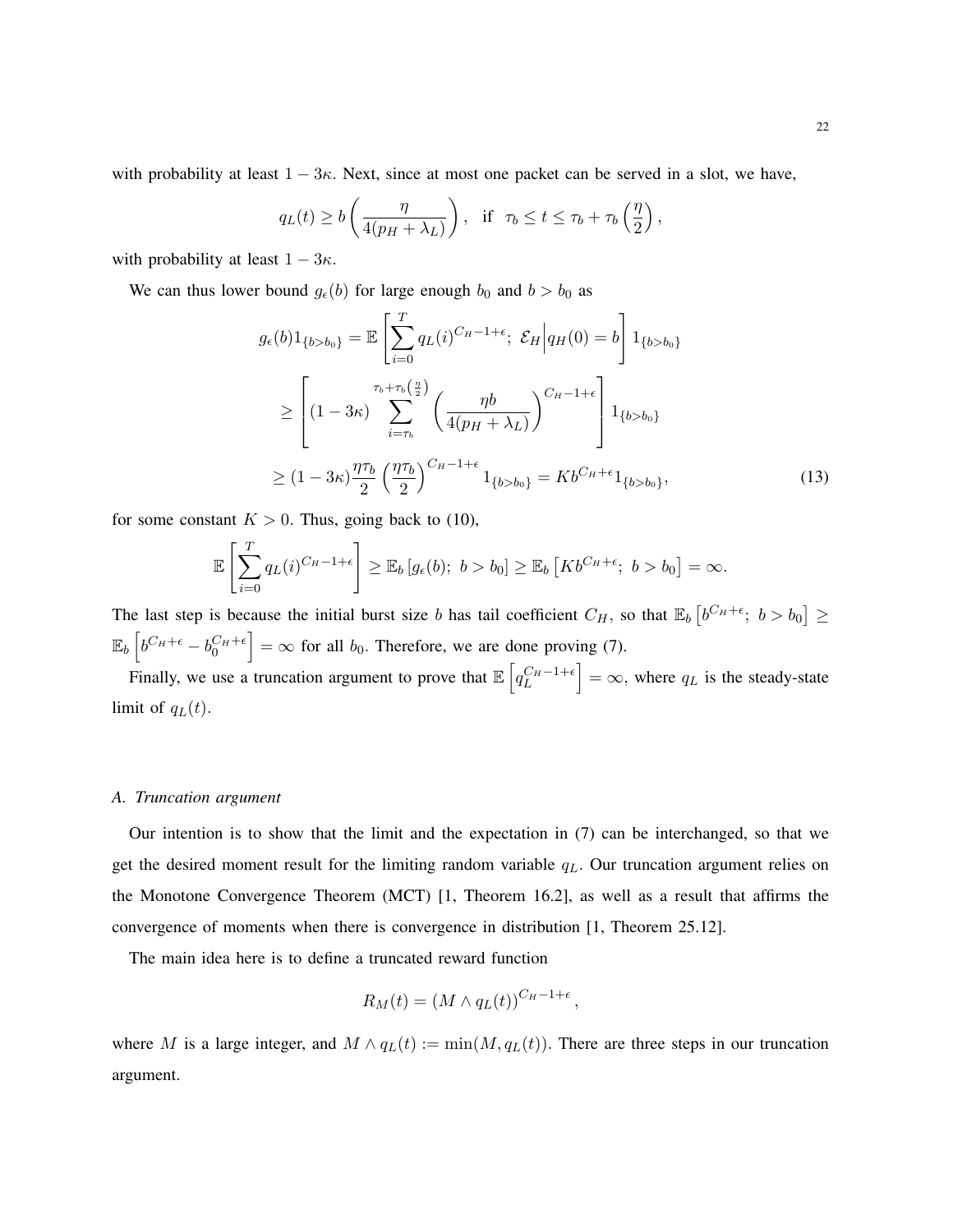(i) Tracing all the steps leading up to (13) in the proof above, and using the key renewal theorem for the truncated reward function, we can show that

$$
w_M := \lim_{t \to \infty} \mathbb{E}\left[R_M(t)\right] \ge \frac{1 - 3\kappa}{\mathbb{E}\left[T\right]} \mathbb{E}_b\left[\frac{\eta \tau_b}{2} \left(M \wedge \left(\frac{\eta \tau_b}{2}\right)\right)^{C_H - 1 + \epsilon} 1_{\{b > b_0\}}\right],\tag{14}
$$

for all *M* and large enough  $b_0$ . The left hand side in the above inequality is a function of *M*, which we have denoted by  $w_M$ . The expression inside the expectation on the right is a function of *b* and *M,* which we denote by

$$
u_M(b) = \frac{\eta \tau_b}{2} \left( M \wedge \left( \frac{\eta \tau_b}{2} \right) \right)^{C_H - 1 + \epsilon} 1_{\{b > b_0\}}.
$$

When viewed as a sequence of functions indexed by *M*, it is easy to see that  $\{u_M(b), M > 1\}$ is a monotonically non-decreasing sequence of functions. Furthermore,

$$
\lim_{M \to \infty} u_M(b) = K b^{C_H + \epsilon} 1_{\{b > b_0\}}, \ \forall \ b, b_0
$$

where *K* is the positive constant in Equation (13). Invoking the MCT for the sequence  $u_M(b)$ , we have

$$
\lim_{M\to\infty} \mathbb{E}_b\left[u_M(b)\right] = \mathbb{E}_b\left[\lim_{M\to\infty} u_M(b)\right] = \mathbb{E}_b\left[Kb^{C_H+\epsilon};\ b > b_0\right] = \infty.
$$

Next, going back to (14) and taking *M* to infinity, we have

$$
\lim_{M \to \infty} w_M = \lim_{M \to \infty} \left( \lim_{t \to \infty} \mathbb{E} \left[ R_M(t) \right] \right) \ge \frac{1 - 3\kappa}{\mathbb{E} \left[ T \right]} \lim_{M \to \infty} \mathbb{E}_b \left[ u_M(b) \right] = \infty. \tag{15}
$$

(ii) Recall that the steady-state queue backlog  $q<sub>L</sub>$  is defined as the distributional limit of  $q<sub>L</sub>(t)$ , as t becomes large. In other words, viewing  $q_L(t)$  as a sequence of random variables indexed by  $t$ , we have  $q_L(t) \Rightarrow q_L$ , where " $\Rightarrow$ " denotes convergence in distribution. Next, let us fix M, and view  $R_M(t)$  as a sequence of random variables indexed by *t*. We have

$$
R_M(t) \Rightarrow (M \wedge q_L)^{C_H - 1 + \epsilon}.
$$

Theorem 25.12 in [1] asserts that when a sequence of random variables converges in distribution, the corresponding sequence of means also converges to the mean of the limiting random variable, as long as a technical condition called *uniform integrability* is satisfied. Since *RM*(*t*) is bounded above by *MCH−*1+*<sup>ϵ</sup>* for all *t,* uniform integrability is trivially satisfied, and we have

$$
\lim_{t\to\infty} \mathbb{E}\left[R_M(t)\right] = \mathbb{E}\left[\left(M\wedge q_L\right)^{C_H-1+\epsilon}\right],
$$

for each *M.* Thus,

$$
w_M = \mathbb{E}\left[ \left( M \wedge q_L \right)^{C_H - 1 + \epsilon} \right]. \tag{16}
$$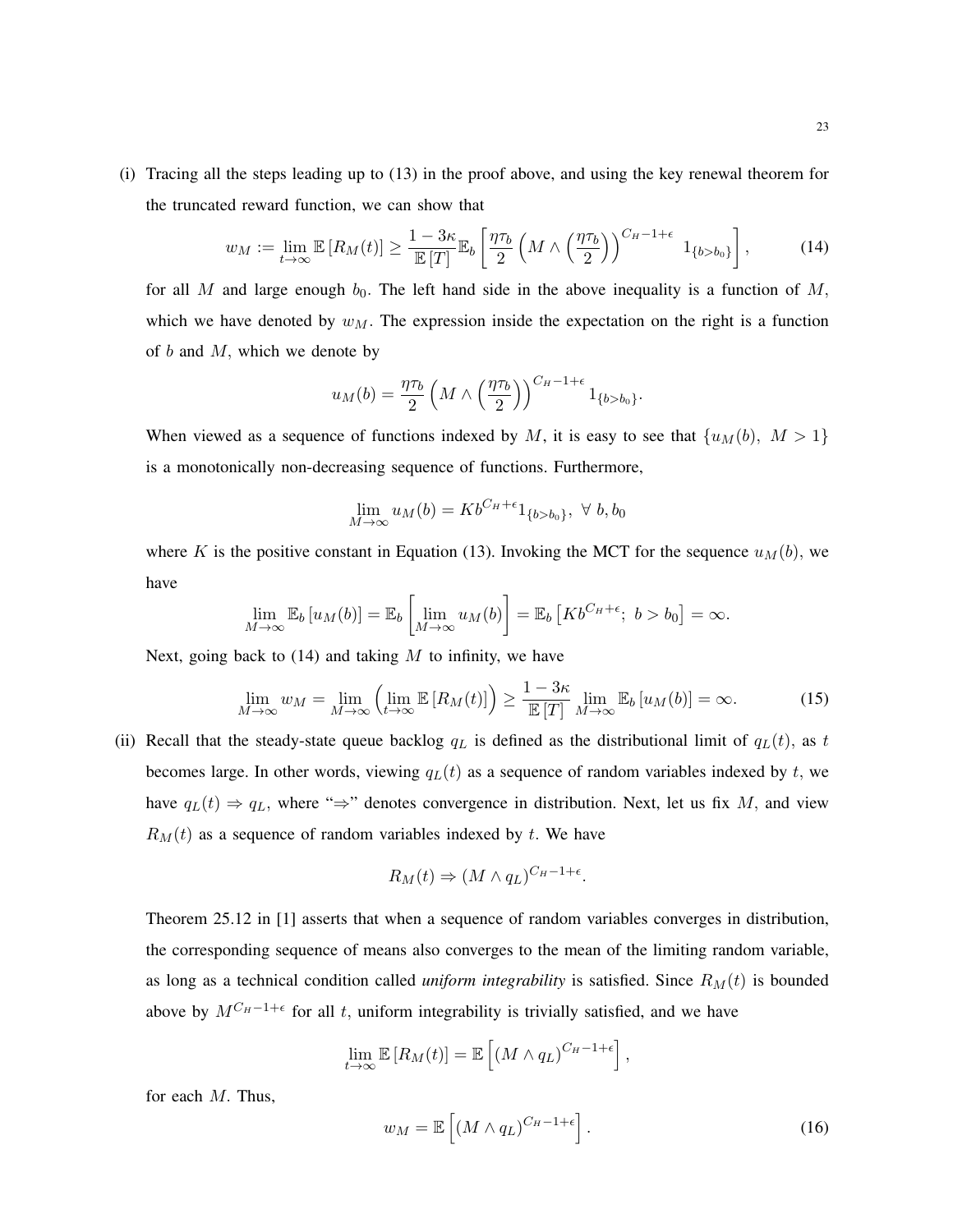(iii) Consider finally the term inside the expectation on the right hand side of Equation (16). When viewed as a sequence of random variables indexed by *M*, the term  $(M \wedge q_L)^{C_H-1+\epsilon}$  represents a monotonically non-decreasing sequence of random variables. Furthermore,

$$
\lim_{M \to \infty} (M \wedge q_L)^{C_H - 1 + \epsilon} = q_L^{C_H - 1 + \epsilon}.
$$

Thus, another application of the MCT gives

$$
\lim_{M \to \infty} \mathbb{E}\left[ (M \wedge q_L)^{C_H - 1 + \epsilon} \right] = \mathbb{E}\left[ q_L^{C_H - 1 + \epsilon} \right]. \tag{17}
$$

Finally, combining (17), (16), and (15), we get

$$
\mathbb{E}\left[q_L^{C_H-1+\epsilon}\right] = \lim_{M \to \infty} \mathbb{E}\left[\left(M \wedge q_L\right)^{C_H-1+\epsilon}\right] = \lim_{M \to \infty} w_M = \infty.
$$

Proposition 5 is now proved. **□** 

## APPENDIX B

## PROOF OF PROPOSITION 7

For the renewal process considered above, consider the reward function  $R_\gamma(t) = q_L(t)^{\gamma+\epsilon}$ . Our aim is to show that the expected reward over the renewal interval is infinite, or

$$
\mathbb{E}\left[\sum_{i=0}^T q_L(i)^{\gamma+\epsilon}\right] = \infty.
$$

The key renewal theorem would then imply that  $\lim_{t\to\infty} \mathbb{E}[q_L(t)^{\gamma+\epsilon}] = \infty$ . We can finally appeal to a truncation argument to interchange the limit and the expectation, and obtain the desired result.

Defining  $\mathcal{E}_H = \{q_H(0) > 0, q_L(0) = 0\}$ , and proceeding as in the proof of Proposition 5,

$$
\mathbb{E}\left[\sum_{i=0}^T q_L(i)^{\gamma+\epsilon}\right] \geq \mathbb{E}\left[\sum_{i=0}^T q_L(i)^{\gamma+\epsilon}; \ \mathcal{E}_H\right] = \mathbb{E}_b\left[\mathbb{E}\left[\sum_{i=0}^T q_L(i)^{\gamma+\epsilon}; \ \mathcal{E}_H\Big| q_H(0) = b\right]\right].
$$

In the last step above, we have iterated the expectation over the initial burst size *b.* The inner expectation above is a function of *b*; let us denote it by

$$
g_{\gamma}(b) := \mathbb{E}\left[\sum_{i=0}^{T} q_L(i)^{\gamma+\epsilon}; \ \mathcal{E}_H\Big| q_H(0) = b\right].
$$

Thus,

$$
\mathbb{E}\left[\sum_{i=0}^{T} q_L(i)^{\gamma+\epsilon}\right] \geq \mathbb{E}_b\left[g_\gamma(b)\right] \geq \mathbb{E}_b\left[g_\gamma(b); \ b > b_0\right], \ \forall b_0 \geq 1. \tag{18}
$$

Since the above bound is true for any  $b_0$ , we can make  $b_0$  as large as we want. We will make  $b_0$  large enough for us to be able to invoke the law of large numbers several times in the rest of the proof.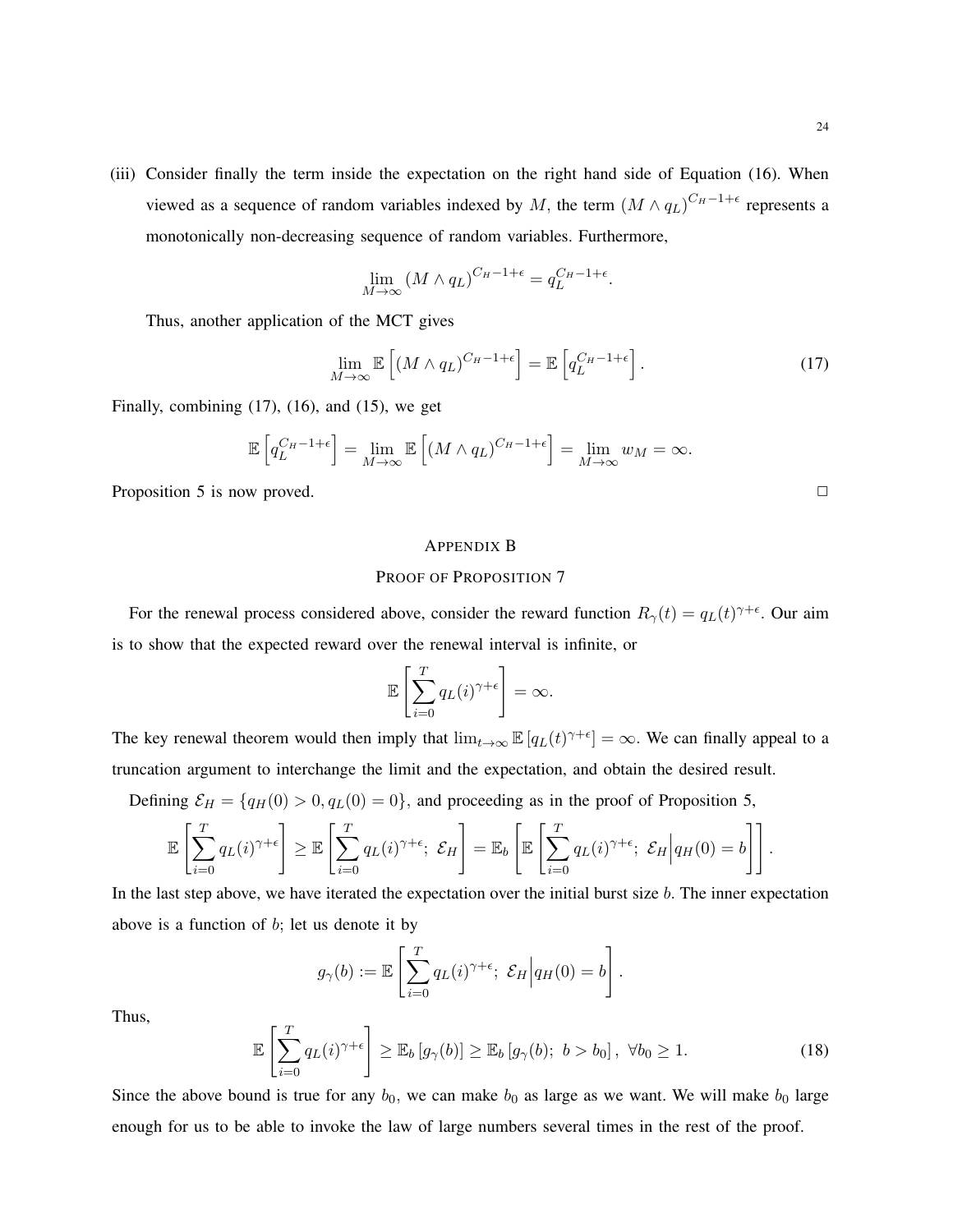At this point, we note that for the sake of a lower bound on the expected reward over the renewal interval, we can assume that the heavy queue receives no further arrivals after the initial burst. Under this assumption, we will next show that the light queue catches up with the heavy queue in  $\Theta(b^{\alpha_H/\alpha_L})$ time slots. We first need to define what exactly we mean by 'catch-up'.

The catch-up time  $\tau_c$  is defined as

$$
\tau_c = \min\left\{t > 0 \left| q_L(t)^{\alpha_L/\alpha_H} \ge q_H(t) > 0 \right. \right\} . \tag{19}
$$

*.*

In words, the catch-up time is the first time after the arrival of the initial burst for which  $q_L(\tau_c)^{\alpha_L/\alpha_H} \ge$  $q_H(\tau_c)$ . Note that the catch-up time need not always exist, even if  $\mathcal{E}_H$  occurs<sup>8</sup>. However, we show that if the initial burst size is large, the catch-up time exists with high probability.

Indeed, let  $b > b_0$  for large enough  $b_0$ , and suppose that a catch-up time does not exist. Let us consider the queue backlogs after the first  $b - 1$  time slots, by which time the busy period could not have possibly ended. Since the light queue never catches up, the departure process from the light queue can be upper bounded by the number of exclusive slots. Thus, the light queue backlog at time  $b - 1$ can be lower bounded as

$$
q_L(b-1) \ge \sum_{i=0}^{b-1} L(i) - S_L(i)(1 - S_H(i)).
$$

Since catch-up has not occurred until time  $b-1$ , it follows that  $q_L(b-1)^{\alpha_L/\alpha_H} < q_H(b-1) < b$ . Thus, assuming that a catch-up time does not exist implies

$$
\left(\sum_{i=0}^{b-1} L(i) - S_L(i)(1 - S_H(i))\right)^{\alpha_L/\alpha_H} < b,
$$

or equivalently,

$$
\left(\frac{1}{b}\sum_{i=0}^{b-1}L(i) - S_L(i)(1 - S_H(i))\right)^{\alpha_L/\alpha_H} < \frac{b}{b^{\alpha_L/\alpha_H}}
$$

When *b* is large, the weak LLN implies that the above event has a small probability. This is because the term inside the parentheses on the left is a sample average of random variables with positive mean. Thus, the non-occurrence of catch-up implies the occurrence of a small probability event. This implies that a catch-up time exists for large  $b$  with high probability<sup>9</sup>.

<sup>8</sup> For example, the initial burst size might be small, and the system might empty again without the light queue ever receiving a single packet during the renewal interval.

<sup>9</sup>In this proof, when we state that an event occurs with high probability for large *b*, we mean the following: Given any  $\kappa > 0$ , there exists a large enough  $b_0$  such that for all  $b > b_0$ , the event in question has probability greater than  $1 - \kappa$ . In a symmetric fashion, we can define a low probability event for large *b* as the complement of a high probability event.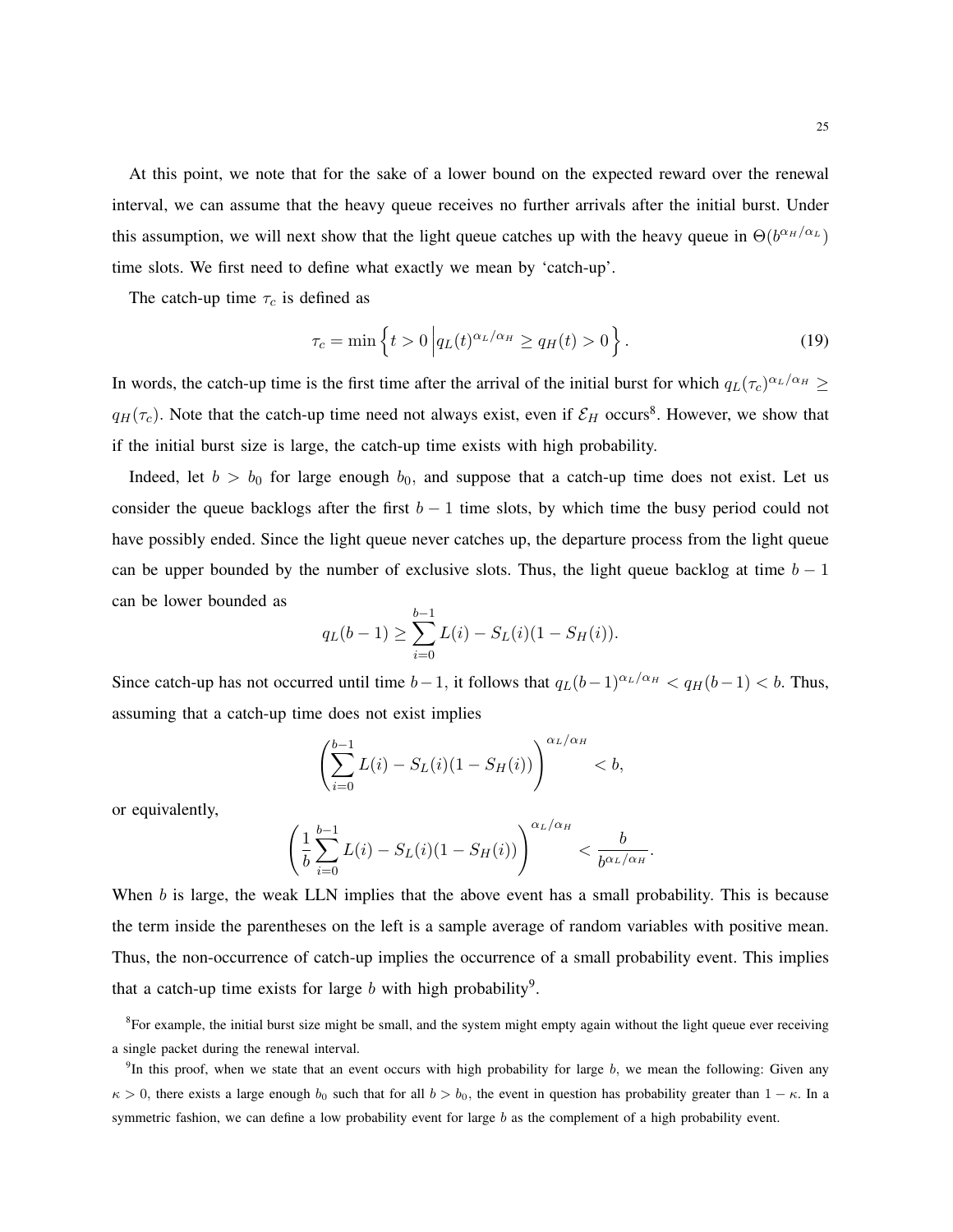26

Next, we show that  $\tau_c$  is  $\Theta(b^{\alpha_H/\alpha_L})$  with high probability. First, to obtain a lower bound on  $\tau_c$ , define  $\tau_1(b)$  as the unique positive solution to the equation

$$
(\lambda_L \tau_1(b))^{\alpha_L} = (b - p_H \tau_1(b))^{\alpha_H}.
$$

It is easy to see that  $\tau_1(b) = \Omega(b^{\alpha_H/\alpha_L})$ . Let us now bound the queue backlogs in the interval  $0 \le t \le$  $\lfloor \frac{\tau_1(b)}{2} \rfloor$  $\frac{(0)}{2}$ . For the heavy queue,

$$
q_H(t) \ge b - \sum_{i=0}^{\lfloor \frac{\tau_1(b)}{2} \rfloor} S_H(i) \ge b - (p_H + \delta) \lfloor \frac{\tau_1(b)}{2} \rfloor
$$

with high probability for large *b*, where  $\delta > 0$  can be chosen arbitrarily small. Similarly, for the light queue,

$$
q_L(t) \le \sum_{i=0}^{\lfloor \frac{\tau_1(b)}{2} \rfloor} L(i) \le \lfloor \frac{\tau_1(b)}{2} \rfloor (\lambda_L + \delta)
$$

with high probability for large *b.* Comparing the last two bounds, it is evident that

$$
q_L(t)^{\alpha_L/\alpha_H} > q_H(t), \ 0 \le t \le \lfloor \frac{\tau_1(b)}{2} \rfloor,
$$

for large *b*, with high probability. Thus, catch-up has not occurred by time  $\lfloor \frac{\tau_1(b)}{2} \rfloor$  $\left(\frac{b}{2}\right]$ , so that  $\tau_c > \left\lfloor \frac{\tau_1(b)}{2} \right\rfloor$  $\frac{\binom{0}{2}}{2}$ with high probability for large *b*. Since  $\tau_1(b) = \Omega(b^{\alpha_H/\alpha_L})$ , it follows that  $\tau_c$  is at least  $\Omega(b^{\alpha_H/\alpha_L})$ .

Second, to obtain an upper bound on the catch-up time, define

$$
\tau_2(b) = \frac{(2b)^{\alpha_H/\alpha_L}}{\lambda_L - p_L(1 - p_H)}.
$$

Suppose that catch-up has not occurred by time  $\lceil \tau_2(b) \rceil$ . Then, the departures from the light queue only occur during the exclusive slots of *L*. Thus,

$$
q_L(\lceil \tau_2(b) \rceil) \ge \sum_{i=0}^{\lceil \tau_2(b) \rceil} L(i) - S_L(i)(1 - S_H(i)).
$$

Since we assumed that catch-up has not occurred by time  $\lceil \tau_2(b) \rceil$ , we have  $q_L(\lceil \tau_2(b) \rceil)^{\alpha_L/\alpha_H}$  <  $q_H(\lceil \tau_2(b) \rceil) \leq b$ . Therefore,

$$
\left(\sum_{i=0}^{\lceil \tau_2(b) \rceil} L(i) - S_L(i)(1 - S_H(i))\right)^{\alpha_L/\alpha_H} < b,
$$

or equivalently,

$$
\frac{1}{\lceil \tau_2(b) \rceil} \sum_{i=0}^{\lceil \tau_2(b) \rceil} L(i) - S_L(i)(1 - S_H(i)) < \frac{b^{\alpha_H/\alpha_L}}{\lceil \tau_2(b) \rceil} < \frac{\lambda_L - p_L(1 - p_H)}{2^{\alpha_H/\alpha_L}}.
$$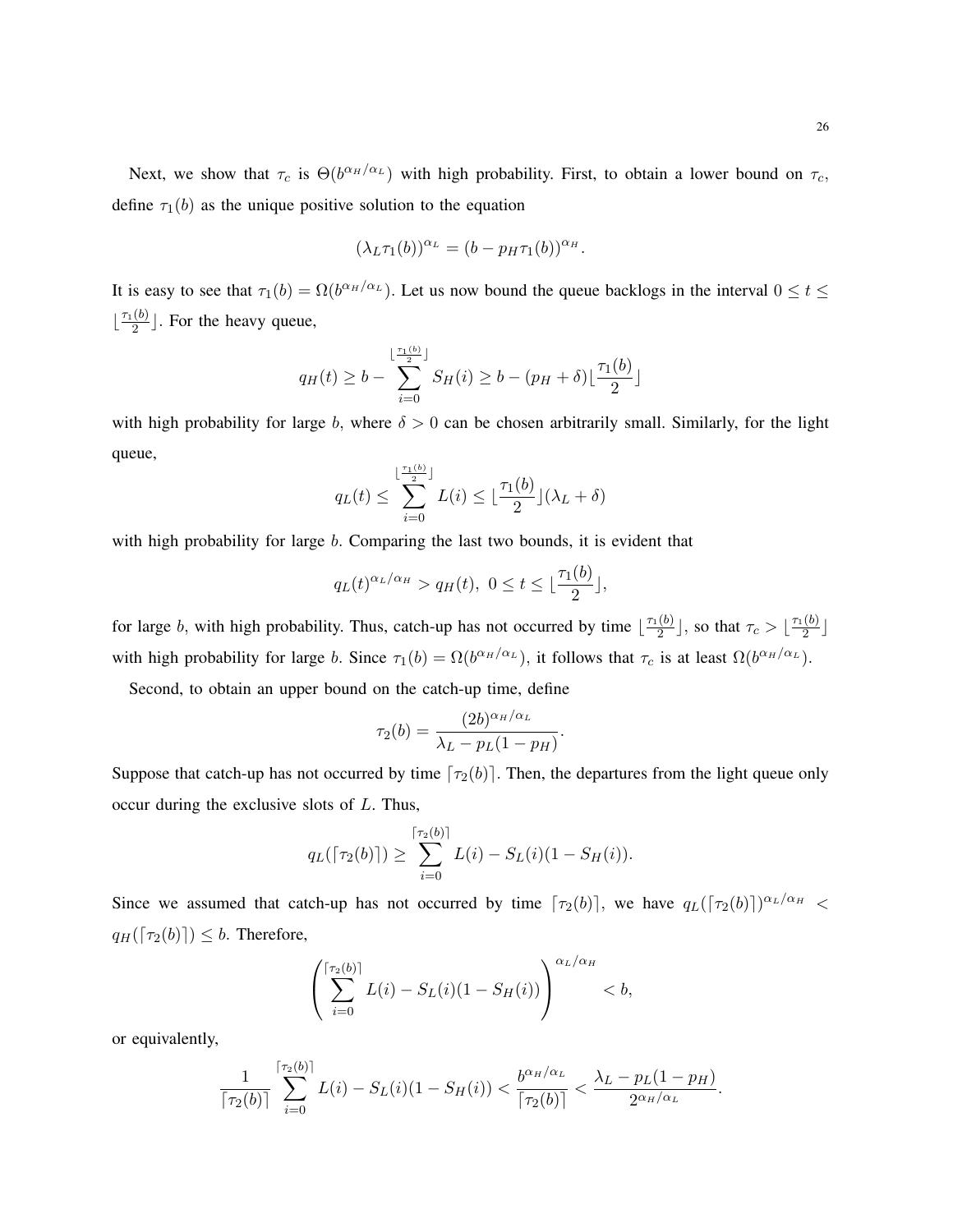By the weak LLN, the above event is of low probability when *b* is large. Therefore, we conclude that  $\tau_c$  <  $\lceil \tau_2(b) \rceil$  with high probability when *b* is large.

We have so far shown that the light queue catches up with the heavy queue in a time scale of  $\Theta(b^{\alpha_H/\alpha_L})$  with high probability. Therefore, it easily follows that  $q_L(\tau_c) = \Theta(b^{\alpha_H/\alpha_L})$  and  $q_H(\tau_c) =$  $b - \Theta(b^{\alpha_H/\alpha_L})$  with high probability. We have now reached the core of the proof where we show that after  $\tau_c$ , the light queue stays at  $\Theta(b^{\alpha_H/\alpha_L})$  for  $\Omega(b)$  time slots.

To this end, define  $\sigma_c$  as the first time after  $\tau_c$  that the light queue backlog falls below  $(q_H(\tau_c)/2)^{\alpha_H/\alpha_L}$ . That is,

$$
\sigma_c = \min \left\{ t > \tau_c \middle| q_L(t) < \left( \frac{q_H(\tau_c)}{2} \right)^{\alpha_H/\alpha_L} \right\}.
$$

It is clear that  $\sigma_c$  is well defined when  $\tau_c$  exists, since the system eventually empties.

With the intention of necessitating a low probability event, let us assume that

$$
q_H(t) \ge \frac{3q_H(\tau_c)}{4}, \text{ for all } t \in [\tau_c, \sigma_c].
$$
 (20)

Next, define

$$
\omega_c = \max \left\{ \tau_c \le t < \sigma_c \left| q_L(t) \ge \left( \frac{3q_H(\tau_c)}{4} \right)^{\alpha_H/\alpha_L} \right. \right\}.
$$

In words,  $\omega_c$  is the last time before  $\sigma_c$  that the light queue backlog exceeds  $(3q_H(\tau_c)/4)^{\alpha_H/\alpha_L}$ . Now, by the definition of  $\omega_c$  and the assumption made in (20), it is clear that  $q_L(t)^{\alpha_L/\alpha_H} < q_H(t)$  for  $\omega_c < t \leq \sigma_c$ . Thus, the departures that occur from the light queue during the interval  $\omega_c < t \leq \sigma_c$  must necessarily occur during the exclusive slots of *L*. Therefore,

$$
q_L(\sigma_c) = q_L(\omega_c) + \sum_{i=\omega_c+1}^{\sigma_c} L(i) - S_L(i)(1 - S_H(i)),
$$

or equivalently,

$$
\frac{1}{\sigma_c - \omega_c} \sum_{i = \omega_c + 1}^{\sigma_c} L(i) - S_L(i)(1 - S_H(i)) = \frac{q_L(\sigma_c) - q_L(\omega_c)}{\sigma_c - \omega_c}.
$$

This necessarily implies

$$
\frac{1}{\sigma_c - \omega_c} \sum_{i = \omega_c + 1}^{\sigma_c} L(i) - S_L(i)(1 - S_H(i)) < 0. \tag{21}
$$

From the definition of  $\sigma_c$  and  $\omega_c$ , it is clear that

$$
\sigma_c - \omega_c > q_L(\omega_c) - q_L(\sigma_c) = \left(3^{\alpha_H/\alpha_L} - 2^{\alpha_H/\alpha_L}\right) \left(\frac{q_H(\tau_c)}{4}\right)^{\alpha_H/\alpha_L},
$$

so that  $\sigma_c - \omega_c$  is at least  $\Omega(b^{\alpha_H/\alpha_L})$ . Therefore, by the weak LLN, the event in (21) is a low probability event for large *b*.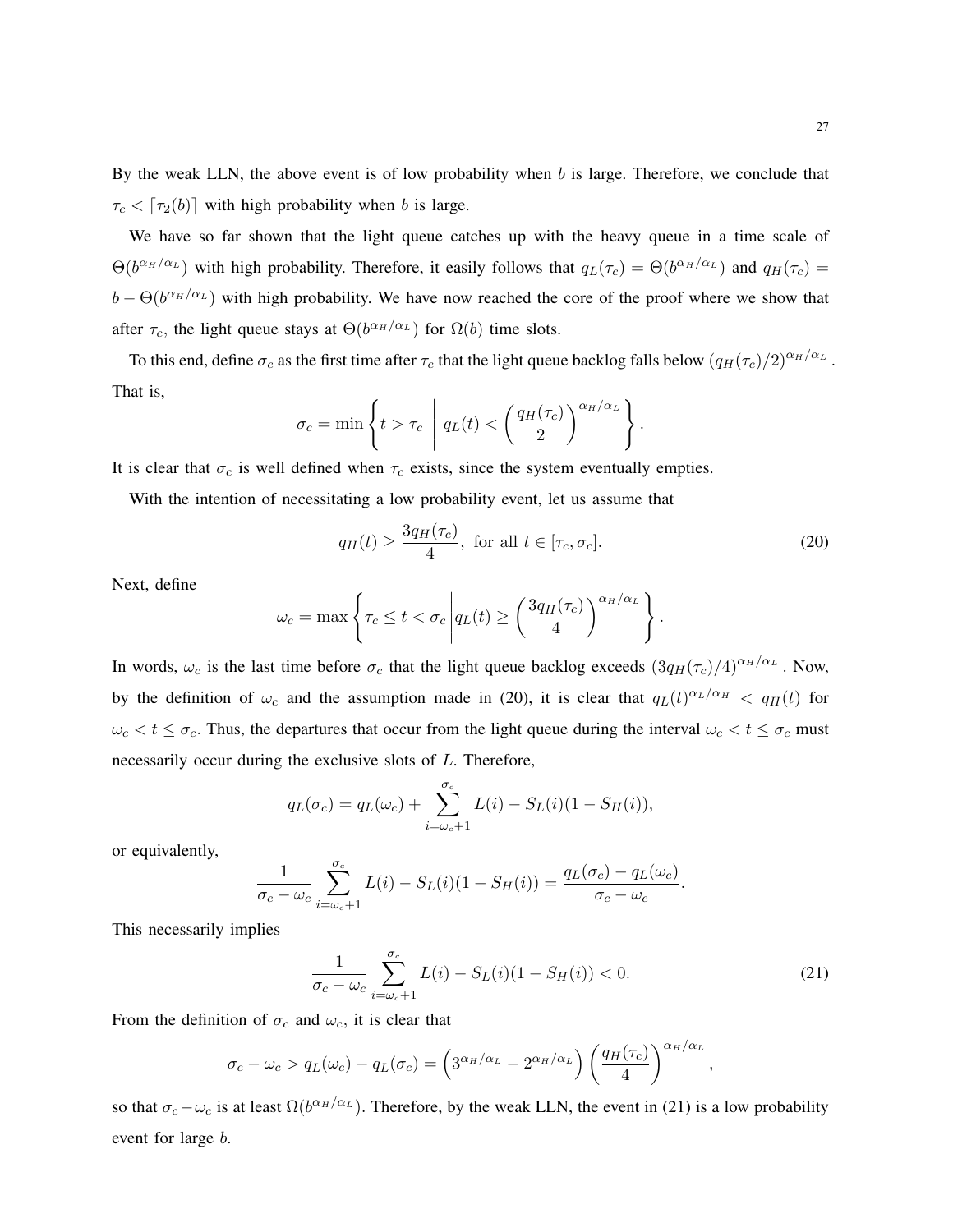What we have shown now is that the assumption in (20) implies the occurrence of a low probability event for large *b.* Therefore, the assumption (20) will be false with high probability when *b* is large. In other words, with high probability, there exists  $t \in [\tau_c, \sigma_c]$  for which  $q_H(t) < \frac{3q_H(\tau_c)}{4}$  $\frac{I(T_c)}{4}$ . In particular, this implies that  $\sigma_c - \tau_c > \frac{q_H(\tau_c)}{4}$  $\frac{(\tau_c)}{4}$ , with high probability for large *b*.

Next, since  $q_H(\tau_c) = b - \Theta(b^{\alpha_H/\alpha_L})$  with high probability, we have  $q_H(\tau_c) > b/2$  for large enough *b.* Thus,  $\sigma_c - \tau_c > b/8$ , with high probability, and for  $\tau_c \leq t < \sigma_c$ , the light queue backlog is lower bounded by

$$
q_L(t) \ge \left(\frac{q_H(\tau_c)}{2}\right)^{\alpha_H/\alpha_L} > \left(\frac{b}{4}\right)^{\alpha_H/\alpha_L},
$$

also with high probability. We have thus shown that after catch-up, the light queue backlog stays at  $\Omega(b^{\alpha_H/\alpha_L})$  for  $\Omega(b)$  slots, with high probability.

We can now return to  $(18)$  to finish the sequence of inequalities. In particular, let us choose  $b_0$  large enough such that for  $b > b_0$ , the intersection of all the high probability events above has probability at least  $1 - \kappa$ , for some  $\kappa > 0$ . Then,

$$
\mathbb{E}\left[\sum_{i=0}^{T} q_L(i)^{\gamma+\epsilon}\right] \geq \mathbb{E}_b\left[g_\gamma(b); b > b_0\right] \geq (1-\kappa)\mathbb{E}_b\left[\frac{b}{8}\cdot\left(\frac{b}{4}\right)^{\alpha_H/\alpha_L(\gamma+\epsilon)}; b > b_0\right]
$$

$$
= K_1 \mathbb{E}_b\left[b \cdot b^{C_H-1+\epsilon\alpha_H/\alpha_L}; b > b_0\right] = \infty,
$$

since the burst size  $b$  has tail coefficient  $C_H$ . The key renewal theorem would then imply that

$$
\lim_{t \to \infty} \mathbb{E}\left[q_L(t)^{\gamma + \epsilon}\right] = \infty, \text{ for all } \epsilon > 0.
$$

We can finally invoke a truncation argument similar to the one in Proposition 5 to interchange the limit and the expectation. Thus, for the steady-state backlog  $q_L$ , we have  $\mathbb{E}\left[q_L^{\gamma+\epsilon}\right]$  $\begin{bmatrix} \gamma + \epsilon \\ L \end{bmatrix} = \infty$ , for all  $\epsilon > 0$ .  $\Box$ 

#### **REFERENCES**

- [1] P. Billingsley, *Probability and Measure*, 3rd ed. Wiley, New York, 1995.
- [2] A. Brzezinski and E. Modiano, "Dynamic reconfiguration and routing algorithms for IP-over-WDM networks with stochastic traffic," *Journal of Lightwave Technology*, vol. 23, no. 10, p. 3188, 2005.
- [3] A. Eryilmaz, R. Srikant, and J. Perkins, "Stable scheduling policies for fading wireless channels," *IEEE/ACM Transactions on Networking*, vol. 13, no. 2, pp. 411–424, 2005.
- [4] R. Gallager, *Discrete stochastic processes*. Kluwer, 1996.
- [5] A. Ganesh, N. O'Connell, and D. Wischik, *Big queues*. Springer Verlag, 2004.
- [6] A. Ganti, E. Modiano, and J. Tsitsiklis, "Optimal transmission scheduling in symmetric communication models with intermittent connectivity," *IEEE Transactions on Information Theory*, vol. 53, no. 3, pp. 998–1008, 2007.
- [7] K. Jagannathan, "Asymptotic performance of queue-length-based network control policies," Ph.D. dissertation, Massachusetts Institute of Technology, Cambridge, MA, USA, 2010.